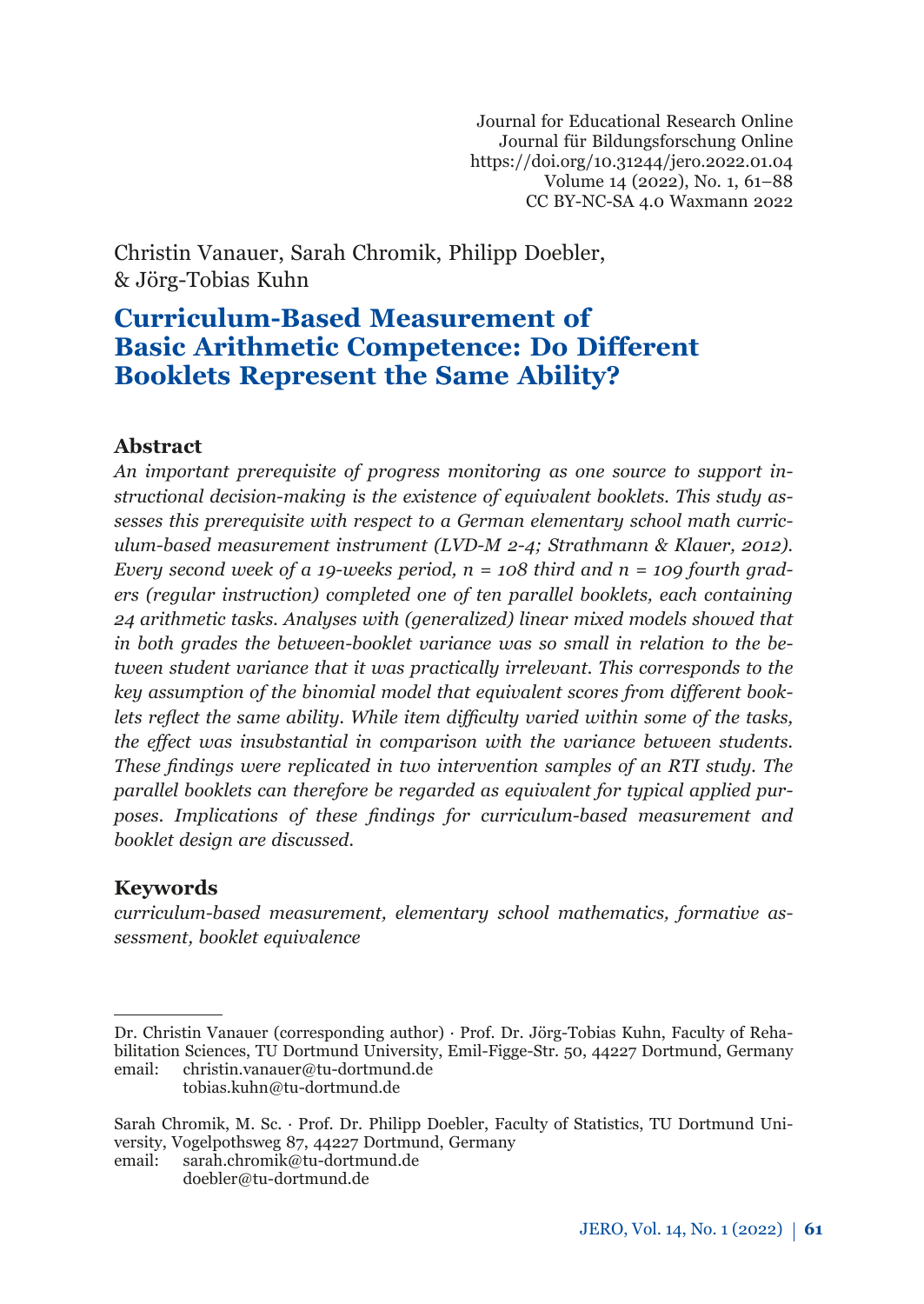## **Verlaufsdiagnostik arithmetischer Grundkompetenzen: Messen verschiedene Booklets die gleiche Fähigkeit?**

## **Zusammenfassung**

*Eine wichtige Voraussetzung dafür, Lernverlaufsdiagnostik für instruktionale Entscheidungen nutzen zu können, sind äquivalente Testbooklets. Diese Studie prüft diese Voraussetzung für die "Lernverlaufsdiagnostik – Mathematik 2-4" (LVD-M 2-4; Strathmann & Klauer, 2012). Über 19 Wochen hinweg bearbeiteten n = 108 Drittklässler:innen und n = 109 Viertklässler:innen in zweiwöchigem Abstand zehn verschiedene Paralleltests mit je 24 arithmetischen Aufgaben. Mithilfe (generalisierter) gemischter linearer Modelle wurden Booklet-Effekte in Relation zur Leistungsvarianz zwischen den Kindern gesetzt. Damit wurde die Kernannahme des Binomial-Modells geprüft, dass gleiche Scores aus verschiedenen zufallsgenerierten Booklets die gleiche latente Fähigkeit abbilden sollten. In beiden Klassenstufen fiel die Between-Booklet-Varianz in Relation zur Varianz zwischen den Kindern sehr gering aus. Für einige Aufgabentypen variierte die Schwierigkeit zwar zwischen den Booklets, war verglichen mit der Varianz der Schülerleistung aber nicht substanziell. Die Befunde ließen sich in zwei Interventionsgruppen einer RTI-Studie replizieren. Die Booklets können also für typische Anwendungszwecke als äquivalent angesehen werden. Die Implikationen dieser Befunde werden vor dem Hintergrund von Lernverlaufsdiagnostik und der Konstruktion äquivalenter Testbooklets diskutiert.*

## **Schlagworte**

*Lernverlaufsdiagnostik, Mathematik in der Grundschule, formatives Assessment, Booklet-Äquivalenz*

## **1. Theoretical Background**

## **1.1 Standardized Diagnostics as a Contribution to Instructional Decision-Making**

Instructional decision-making in schools is complex. Educational psychology can assist teachers by providing and evaluating instruments to systematically assess clear-cut competences of their students. While test construction in the domains of reading and writing faces a longer tradition, mathematical learning has mainly been targeted in the last two decades. In this period, a considerable number of tests have been published to help assess mathematical achievement in general, but also to identify children at risk for dyscalculia. Test backgrounds range from neuropsychological or developmental models to curricular or even higher-order national and international standards (Köller & Reiss, 2013; Kuhn & Schwenk, 2018).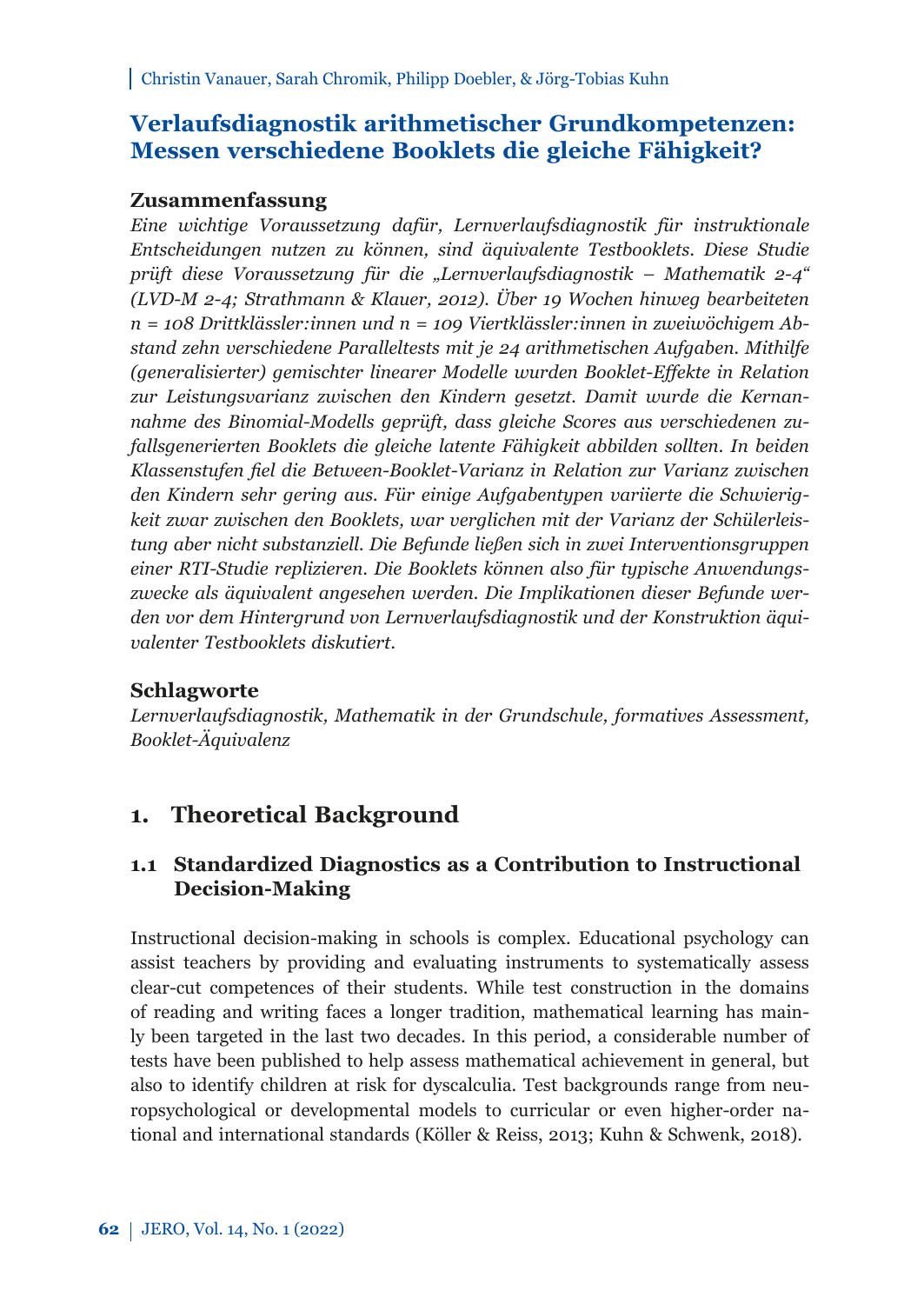#### Curriculum-Based Measurement of Basic Arithmetic Competence

Independent of the domain two main categories of standardized diagnostics can be distinguished: summative and formative approaches (Klauer, 2014), which differ in their purpose and measurement frequency. Summative tests (status diagnostics) evaluate a student's performance at a given point in time and help to identify individuals beyond a clinically relevant threshold. Unless designed as a screening, most status diagnostics are time-consuming and not suitable for large groups in everyday school practice. By contrast, formative testing, or progress monitoring, is based on multiple measurements that usually occur repeatedly (e.g., weekly). In contrast to summative testing, progress monitoring captures learning *courses* or trajectories (Deno, 2003). Progress monitoring is applicable to any competence on which subjects are expected to make visible progress in a reasonable period of time. It is described and recommended for mainly elementary school reading, spelling, and mathematics (especially basic arithmetic operations), but also for precursor abilities like letter naming or number identification (Foegen et al., 2007; Hosp et al., 2016).

## **1.2 Progress Monitoring in Special Needs Education and Beyond**

Progress monitoring has gained particular importance in special needs education, for example, being a core feature of the *response to intervention* (RTI) paradigm, a preventive and inclusive educational concept with roots in the USA and transfer to other countries (e.g., Germany: Huber & Grosche, 2012; Voß, 2016, or Finland: Björn et al., 2018). In RTI, formative assessment helps to dynamically keep track of key learning criteria and thereby assign students to one of three tiers of educational support between regular classroom instruction (Level 1) and intensive single-subject fostering (Level 3). In frameworks like RTI, two things are important to bear in mind regarding the informative value of progress-monitoring tests: First, aggregated progress-monitoring outcomes (e.g., number of correctly read words in 1 minute or number of correctly solved calculations in a set of 24 tasks) are not sufficiently fine-grained to unravel the educational needs of low-performing students. In this case, class-level progress monitoring can only serve as a screening tool, painting the "big picture". Qualitative diagnostics like error analysis (e.g, Ashlock, 2005; Gerster, 2012) and/or the "thinking aloud" method (e.g., Lawson & Rice, 1987) are needed to find out where a specific student struggles. Second, progress monitoring is not restricted to this subgroup with special educational needs: It potentially informs data-based instruction of students in the whole ability range, even of very high achievers (Hebbecker & Souvignier, 2016). Therefore, research on the construction and analysis of progress-monitoring assessments is relevant for all types of schools and educational practice.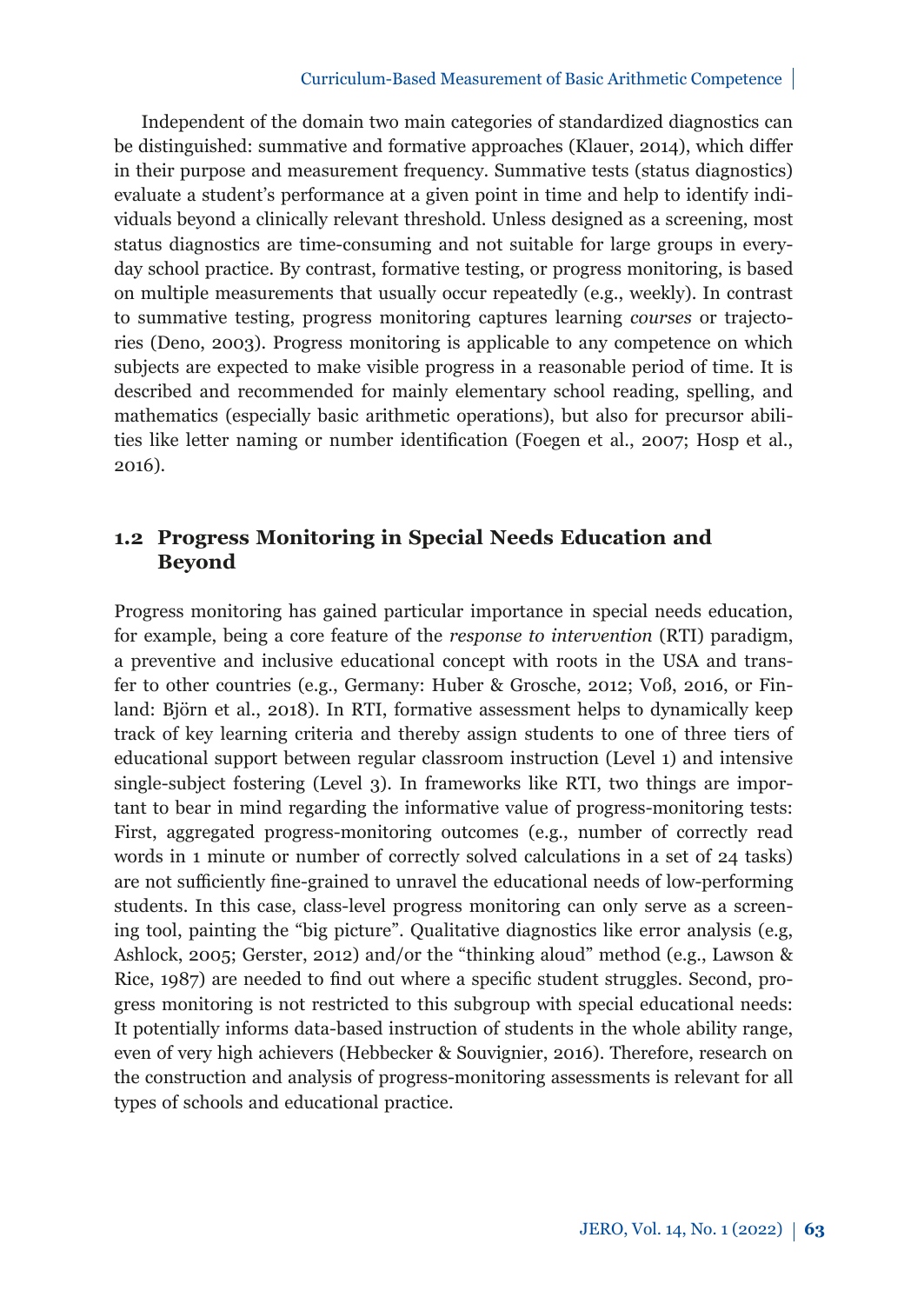## **1.3 Particularities of Progress-Monitoring Tests**

Progress-monitoring tests must meet certain requirements which are subject of research. To systematize research on curriculum-based measurement (CBM), Lynn Fuchs (2004) describes three stages. The first stage focuses on the psychometric properties (reliability, validity) of a progress-monitoring instrument and is not much different from the evaluation of status tests. However, the question of how to generate the required *set* of equivalent test booklets is not trivial. Several psychometric challenges are specifically linked to *progress* diagnostics: For instance, the "difficulty" of a specific item as well as the difficulty of the entire test has to decrease over time if learning progress is made (Rohwer, 2015). Simply speaking, a student is expected to make fewer errors over time in case that items are very similar. Moreover, test takers' ability is likely to develop differently in between (with inter-individually different growth curves). Most importantly, as a matter of validity, an increasing test score across time should not be due to rote learning of specific, repeatedly administered items but due to an increasing mastery of the competence represented by them.

This leads to the methodologically crucial second research stage outlined by Fuchs (2004). Studies in this stage assess whether a given instrument is in fact able to measure the core construct learning *progress* (also called "sensitivity to change"; Klauer & Strathmann, 2013). In addition to performance variability across measurement points, the validity of the learning slope as a predictor of learning progress, or as a criterion for response to intervention, is investigated. Most of respective studies are based on reading (Schatschneider et al., 2008; Stage & Jacobsen, 2001), only few on mathematical instruments, and they show heterogeneous results: Some studies report substantial correlations between learning progress and later achievement (Keller-Margulis et al., 2008), others do not find any or only negligible incremental validity for learning slopes (i.e., progress lines) beyond baseline ability (e.g., Shapiro et al., 2015). This inconclusive pattern could be partially related to the lack of booklet equivalence: an important prerequisite for data-based decision-making, which is addressed in third-stage research according to Fuchs (2004).

## **1.4 Construction of Progress-Monitoring Instruments**

To overcome psychometric dilemmas linked to progress monitoring, the framework of generic test construction (Rohwer, 2015) defines performance based on correctly solved representations of task types (e.g., mental addition as a category of similar problems), each consisting of a pool of structurally similar (and thus theoretically equivalent) items. Hence, a new test booklet generated by randomly sampling an item of each task type.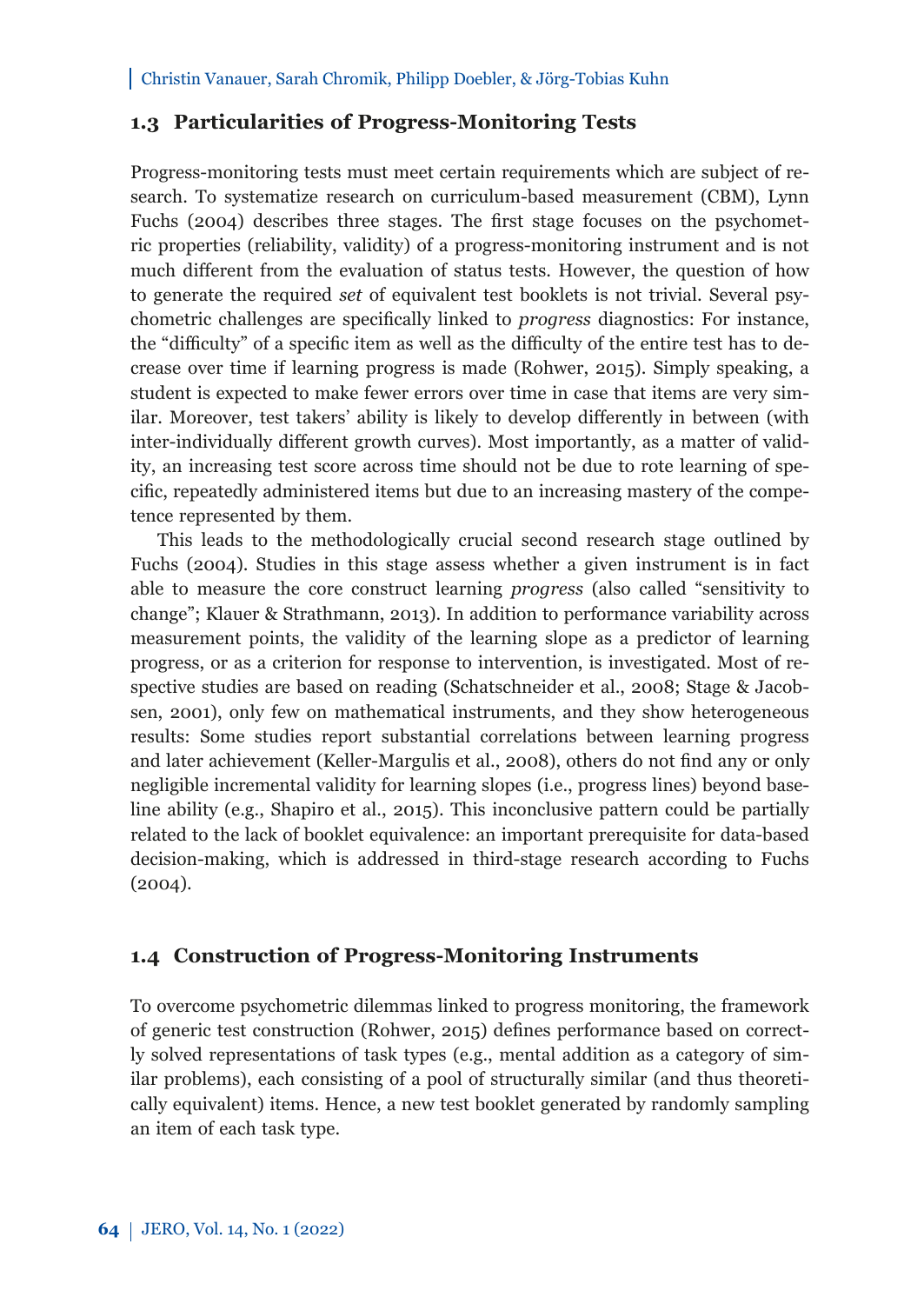#### Curriculum-Based Measurement of Basic Arithmetic Competence

Because the idea that the *same* test needs to be repeated is more a theoretical (i.e., content validity of the tasks types) than a technical (i.e., psychometric) matter in the first place, it is important that task types represent a meaningful standard. In the context of regular schools and average student populations, the curriculum is an obvious standard, as it defines the learning goals of each grade. In line with this, learning progress monitoring is predominantly thought of as CBM since emerging in the early 1970s (Deno, 1985; Klauer, 2014). Deducing appropriate task types from curricula is referred to as curriculum-sampling. Applying this approach to elementary school mathematics, the tasks included in CBM represent the set of, for example, arithmetic problem types that children of a specific grade should master at the end of the school year. Mathematical CBMs known to the authors of this study mainly focus on arithmetic operations (addition, subtraction, multiplication, division), but there are also examples comprising other curricular mathematical domains like geometry (e.g., quop; Souvignier, 2018).

However, curriculum-sampling is just one possibility, next to concentrating on so-called robust indicators (Fuchs, 2004; Schwenk et al., 2017). Robust indicators are key competences that are empirically valid for the achievement development in a specific domain and might be more basic than the curricular goals for a given grade. The main advantage of this approach is its flexibility: Robust indicator tests are seamlessly applicable across grade boundaries. While passage reading fluency is a well-established robust indicator in reading, there is no equivalent in mathematics. Foegen (2007) explains this with the differences of curricula, with math, compared to reading, learning being more complex and better represented by curriculum-sampling instead of robust indicators.

## **1.5 Booklet Equivalence**

A key condition to interpret learning trajectories unambiguously is the assumption of equivalent test forms. Only when different test forms are equivalent can longitudinal test scores be considered as valid measures of individual learning. However, the degree to which different booklets of progress-monitoring instruments are equivalent or influenced by design features has only been addressed explicitly by few studies, mainly in the field of reading (CBM-R): Absolute estimates of weekly growth rates and intercepts as well as standard errors were shown to vary across different texts ("passages") used for oral reading CBM (Ardoin & Christ, 2009; Francis et al., 2008). Therefore, absolute scores in CBM, that is, words read correctly per minute, should be interpreted with caution (Ardoin et al., 2013). By contrast, relative estimates of growth rates, that is rank orders of students, are more reliable.

Research in the field of mathematics (CBM-M) is comparably scarce (Montague et al., 2010). Like in CBM-R, Christ and Vining (2006) describe an "excessive reliance on research that has examined relative score interpretation" (p. 398). Stratified instead of randomly ordered booklets, that is, a presentation of items struc-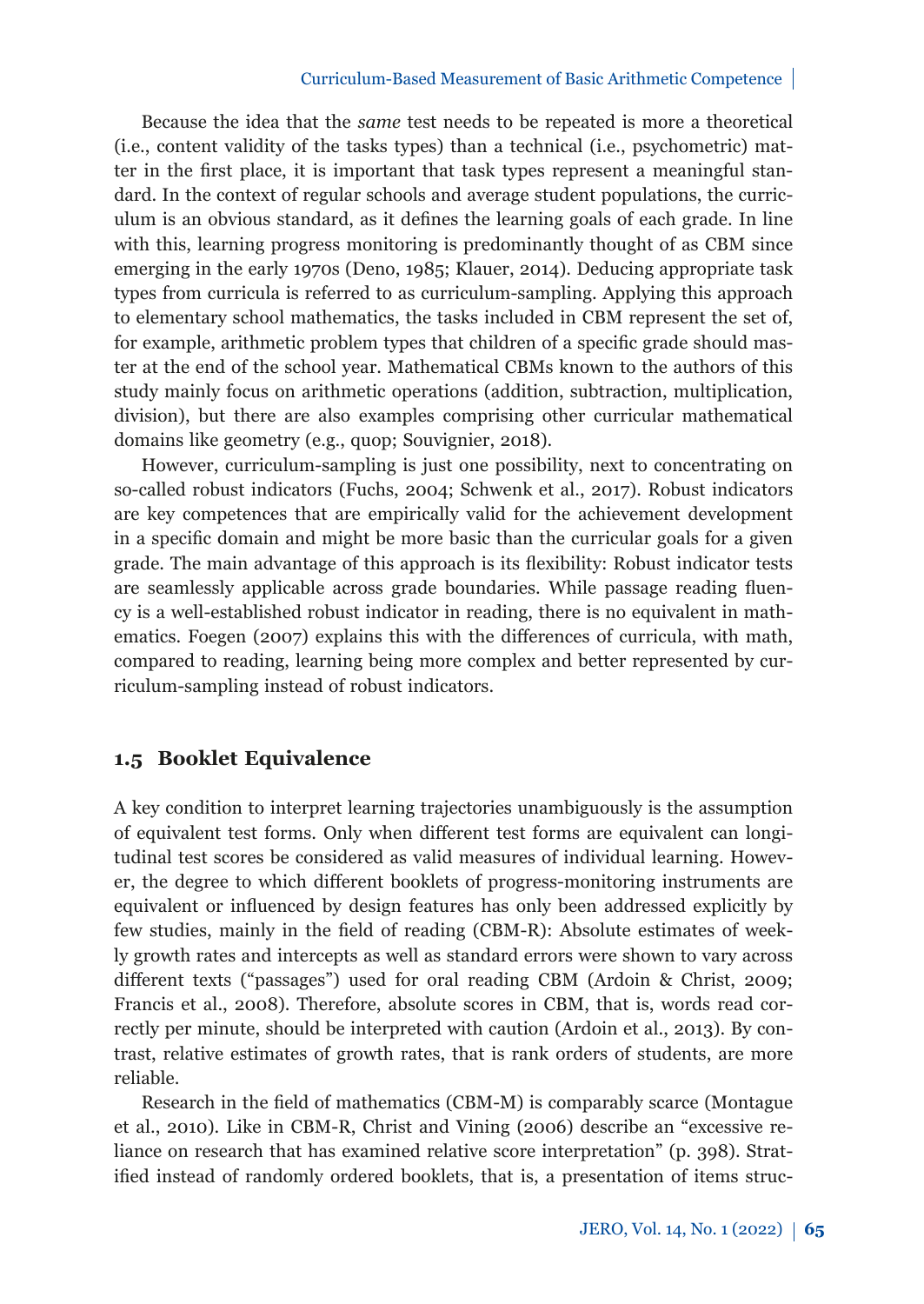tured by the skill they assess (Christ & Vining, 2006), seem to enhance booklet equivalence.

How can cross-booklet equivalence be tested from a technical point of view? In the literature, the concept of equivalence has been investigated from varying perspectives, using at least three different yet related methodological approaches. First, in classical test theory, which operates at the level of test scores, two test forms are considered as parallel in the case that their mean test scores and test score variances are equal (e.g., McDonald, 1999). In the case of differing means and/or variances, equivalence can be established using test equating (e.g., Kolen & Brennan, 2014). In this approach, item parameters are of secondary importance. For example, Strathmann and Klauer (2010) compared means of adjacent math progress-monitoring test scores at each measurement point.

In contrast, item response theory (IRT) is a second approach that allows investigating test equivalence at the item level by analyzing differential item functioning (DIF). If no DIF exists between two test forms (i.e., if item parameters are identical), the test forms can be considered equivalent. Taking a less restrictive stance, equivalence of test forms within an IRT framework can also be assumed in the case that test information functions (TIF) are similar (Förster & Kuhn, 2021).

A third approach of analyzing test form equivalence relates to investigating the relative proportion of test score variance that can be attributed to test forms, in contrast to other factors (e.g., students, testing occasions). This is in the tradition of generalizability theory (e.g., Brennan, 2001). In this approach, the equivalence of test forms can be expressed in a relative way: The degree of equivalence is high if the variance attributable to test forms is very small, compared to the variance related to other factors. For example, Fan and Hansmann (2015) investigated a CBM of oral reading fluency, and found that 2.8% of total variance was attributable to probe variability, whereas 90.2% of variance was due to student reading skill. In the present study, we investigated test equivalence using this approach. In case the variance is solely attributable to student ability and unspecific error, but not to items/item families, there is neither DIF nor differential test functioning (DTF; i.e., when discussing Rasch models). In this sense, this is a strict approach, as the global absence of item (family) level variance implies equivalence in the IRT tradition and hence the classical test theory (CTT) tradition.

### **1.6 Summary: Aim of this Study**

The key prerequisite of CBM instruments – a valid pool of different but psychometrically equivalent booklets – is often theoretically taken for granted. This is coupled with the assumption that identically distributed test scores stemming from different booklets are equivalent, which is part of a binomial model (cf. Klauer, 2011). Within the binomial model and under the prerequisite of random (stratified) item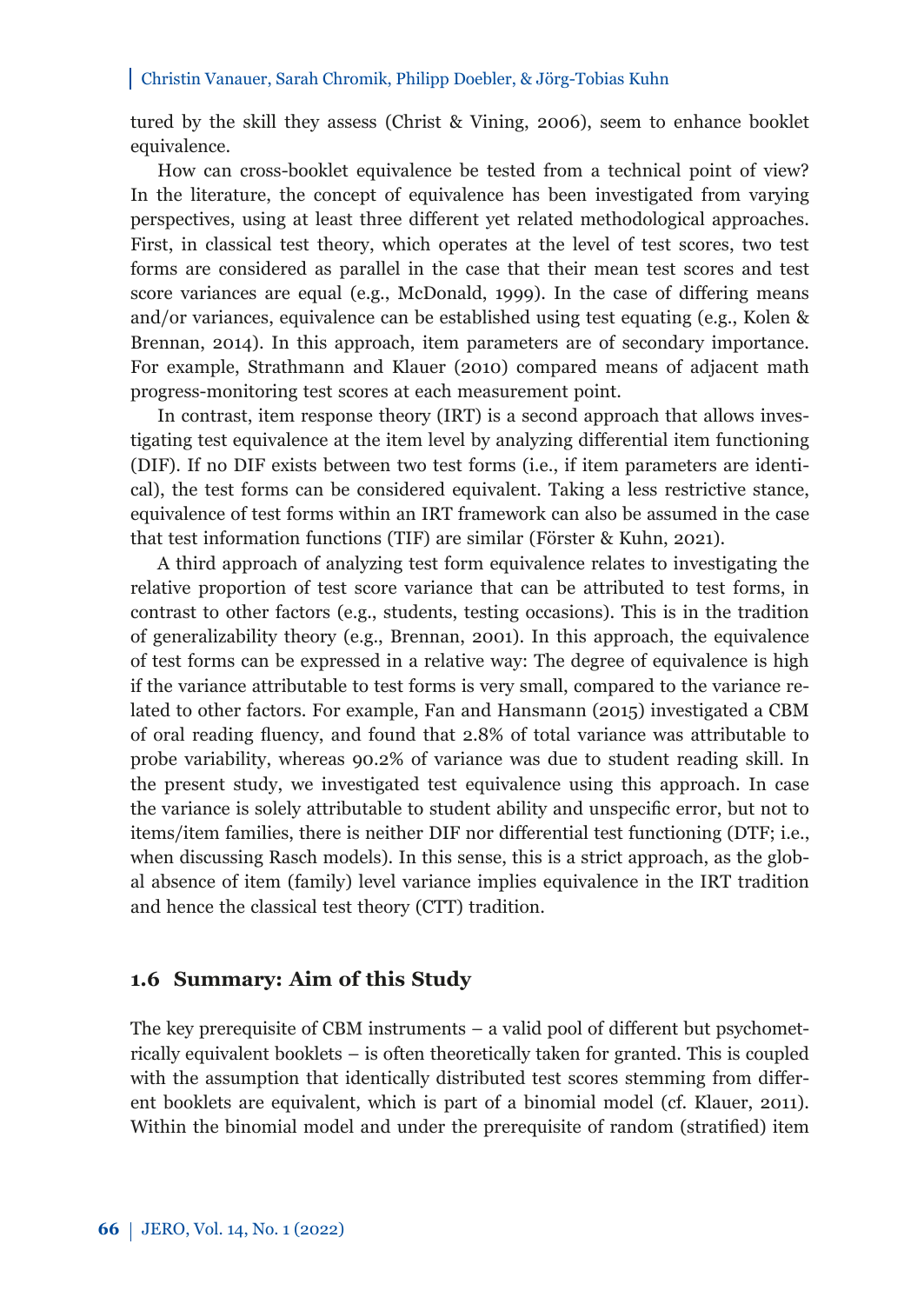sampling, an individual's ability equals the proportion of correctly solved items on a power test, that is, accuracy.

Against this background, the aim of the present study is to test the booklet equivalence assumption of the binomial model empirically. Based on a curriculum-based measurement in mathematics, more specifically: basic arithmetic (LVD-M 2-4; Strathmann & Klauer, 2012), it takes a closer look at differences between booklets as one possible source to explain the variance of third and fourth graders' scores.

## **2. Method**

### **2.1 Sample**

The sample of this study is part of a larger research project funded by the German Federal Ministry of Education and Research (BMBF) and approved by a local ethics committee, with the aim to evaluate the effects of dyscalculia interventions within an RTI framework. A total of  $n = 687$  students ( $n = 345$  Grade 3,  $n = 342$  Grade 4) of ten elementary schools in the same German region with urban and rural parts participated in an initial screening at the beginning of school year 2015/16.

After screening, schools were assigned to one of three experimental groups of roughly the same size (> 100 per group in each of the two Grades 3 and 4): a waiting control group and two intervention groups who completed bi-weekly basic arithmetic progress-monitoring tests throughout a 19-weeks phase (more closely described in Section 2.3). During this study period, all children of the waiting control group received regular classroom instruction, irrespective of their performance in the initial screening. In the two intervention groups, those children with at-risk level performance or below (PR  $\leq$  25) on the initial screening (arithmetic subscale of a grade-specific German mathematics test) received trainings according to different intervention schemes: One group followed a two-tiered schemed with computer-based training (Kuhn & Holling, 2014) for all children with at- or below-risk level performance and a three-tiered group with additional within-person small group training for the weakest 10% according to the initial arithmetic screening.

As the research aim of this study applies to regular school practice, we focus on the descriptions and results of the regularly instructed waiting control group: Children who did not complete any of the ten progress-monitoring tests (cf. Section 2.3) were excluded, leading to a final (waiting control) sample of *n* = 108 children in Grade 3 and  $n = 109$  in Grade 4, with eighteen classrooms of four schools (Table 1). The number of participating children per classroom (i.e., children with parental consent obtained before participation) ranged between 6 and 24 (*M* = 12.06,  $SD = 4.78$ , median = 11). Next to mathematical ability measured with the arithmetic subtests of DEMAT 2+ (Krajewski et al., 2004) and DEMAT 3+ (Roick et al.,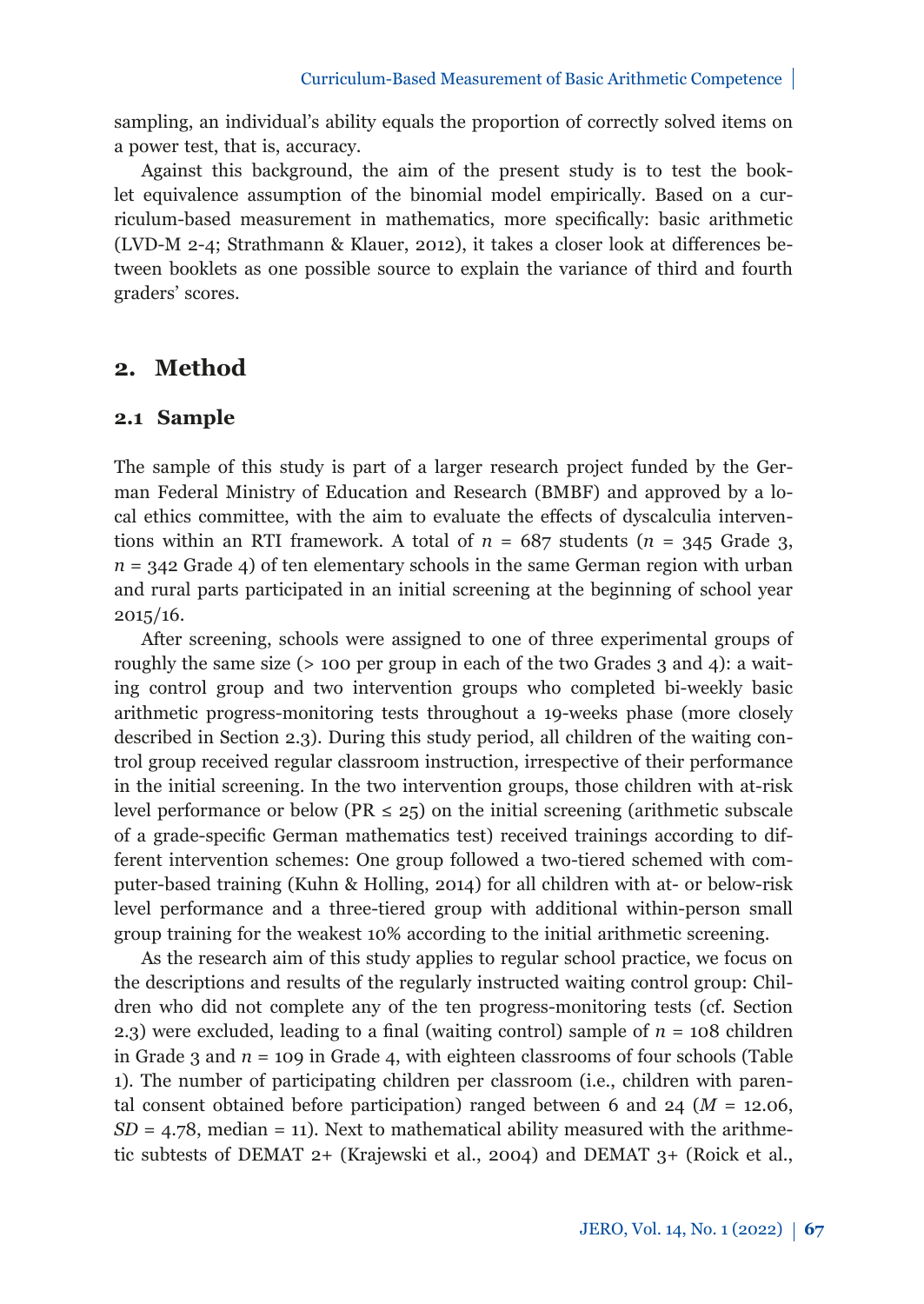2004) as part of the screening, general intelligence (CFT 1-R; Weiß & Osterland, 2013, or CFT 20-R; Weiß, 2006) and reading speed (SLS; Wimmer & Mayringer, 2014) were captured for all children participating in the study (Table 1).

| Grade 3<br>$(n = 108, 58.3\%$ male) |                    |                |      | Grade 4<br>$(n = 109, 55.0\%$ male) |                |                 |                |                |    |                |
|-------------------------------------|--------------------|----------------|------|-------------------------------------|----------------|-----------------|----------------|----------------|----|----------------|
| School                              |                    | A              | B    | C                                   | D              |                 | A              | B              | C  | D              |
|                                     | Students           | 26             | 23   | 40                                  | 19             | Students        | 21             | 16             | 48 | 24             |
|                                     | Classrooms         | $\overline{2}$ | 3    | $\overline{2}$                      | $\overline{2}$ | Classrooms      | $\overline{2}$ | $\overline{2}$ | 3  | $\overline{2}$ |
|                                     |                    |                |      |                                     |                |                 |                |                |    |                |
| Abilities                           | M                  | SD             | Min  |                                     | Max            | $_{M}$          | SD             | Min            |    | Max            |
| Intelligence<br>(CFT, IQ)           | 101.96             | 13.12          | 67.0 |                                     | 138.0          | $107.94^{b}$    | 16.52          | 61.0           |    | 148.0          |
| Reading<br>(SLS, RQ)                | 99.12 <sup>a</sup> | 14.11          | 65.1 |                                     | 134.9          | $98.03^{b}$     | 14.43          | 65.1           |    | 130.81         |
| Arithmetic<br>(DEMAT, T)            | $50.88^{a}$        | 8.87           | 28.0 |                                     | 71.0           | $49.07^{\circ}$ | 9.34           | 27.0           |    | 73.0           |

#### Table 1: Sample (Waiting Control Group)

*Note*. CFT = Culture Fair Intelligence Test; IQ = intelligence quotient; SLS = Salzburger Lese-Screening [Salzburg reading screening test]; RQ = reading quotient; DEMAT = Deutscher Mathematiktest [German mathematics test].

The sample consists of the waiting control group of a larger response to intervention study. The four schools participating in this group are referred to as "A", "B", "C" and "D". IQ and RQ values approximately follow an *N*(100, 15) distribution, *T* values an *N*(50, 10) distribution. Some statistics have a lower sample size due to missing values:  $a: n = 107$ ;  $b: n = 108$ ;  $c: n = 106$ .

## **2.2 Progress-Monitoring Instrument LVD-M 2-4**

The progress-monitoring instrument "Learning-progress diagnostics – mathematics for grades two to four [German original: Lernverlaufsdiagnostik – Mathematik für zweite bis vierte Klassen]" (LVD-M 2-4; Strathmann & Klauer, 2012) is applicable in the respective grades of elementary school. Each LVD-M 2-4 booklet contains 24 tasks that cover the grade's arithmetic (addition, subtraction, multiplication, division) part of the curriculum – in a way that it applies to all (or at least most) German states with their federal curricula.

While Grade 3 booklets (Table 2) consist of 19 mental (addition, subtraction, multiplication, division) and five written arithmetical problems (addition and subtraction), Grade 4 booklets (Table 3) mainly contain written tasks (18 items of all four basic arithmetic operations) and only six mental addition and subtraction items at the beginning. Beyond the solution mode (mental or written) and the basic arithmetic operation, the items also differ with regard to the task structure (Do the test takers have to calculate the result of an equation, like in  $926 + 53 = ?$ , or fill in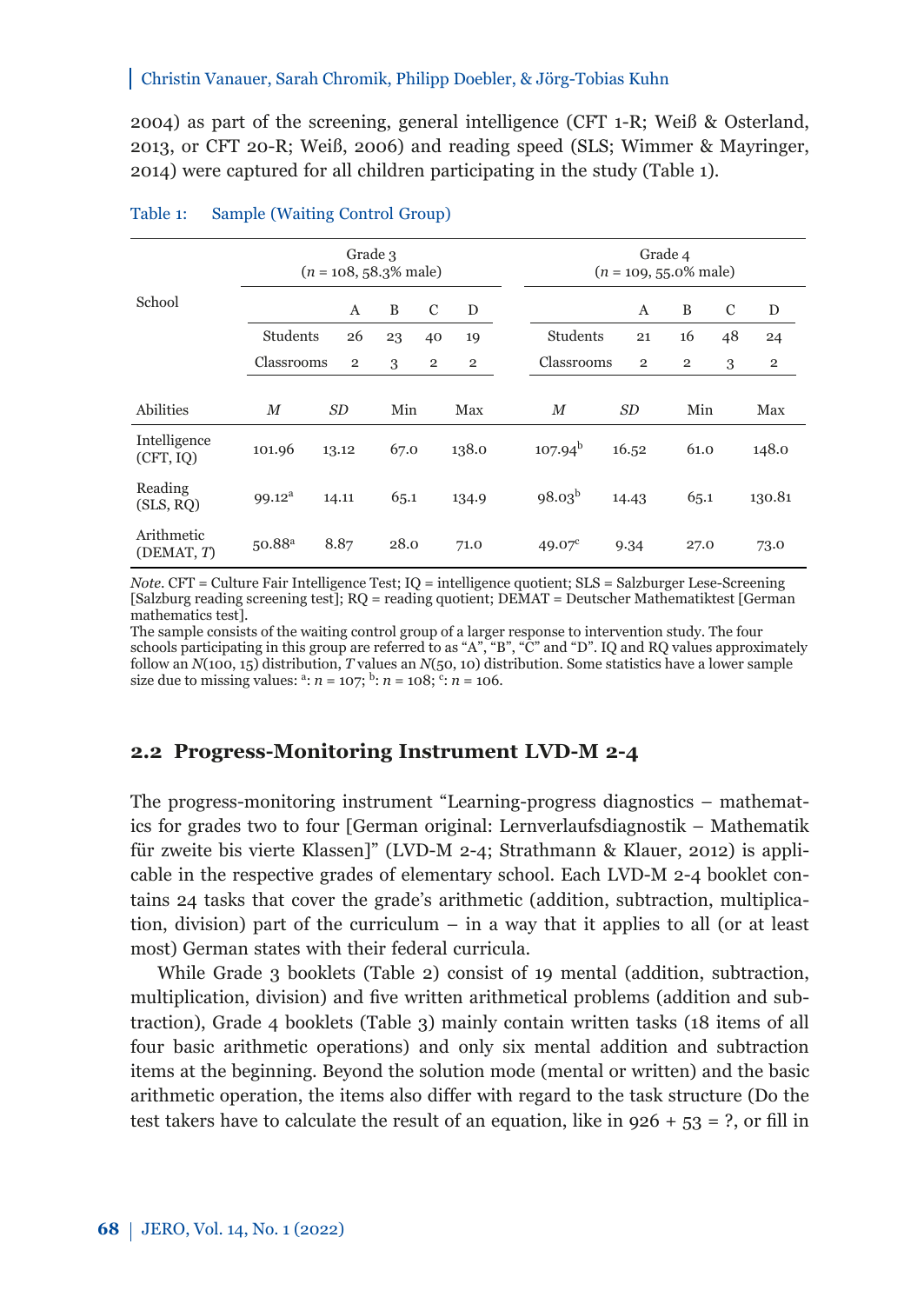a blank, like in  $874 + ? = 900$ , number range (place value structure), and the need to perform carry operations (e.g., tens-carry).

| Item(s)        |                 | Task structure Place value structure/arithmetic operator      |   | Mode Example                         |
|----------------|-----------------|---------------------------------------------------------------|---|--------------------------------------|
| $1 - 2$        | $a + b = ?$     | $HTO + TO$ (with $T+T \le 100$ )                              | m | $926 + 53 = ?$                       |
| 3              | $c - b = ?$     | $HTO - O$ (with ? > H, first $O \lt$ second O)                | m | $982 - 3 = ?$                        |
| $\overline{4}$ | $c - b = ?$     | $HTO - HTO$                                                   | m | $856 - 117 = ?$                      |
| 5              | $a + b = ?$     | $HTO + TO$ (with ? $\leq 1000$ ,<br>$TO + TO \le 100$         | m | $542 + 16 = ?$                       |
| 6              | $a + ? = Hoo*$  | $HTO + TO$                                                    | m | $874 + ? = 900$                      |
| 7              | $c - ? = a$     | $HTO - TO$                                                    | m | $967 - ? = 952$                      |
| 8, 9, 11       | $a \cdot b = ?$ | times 6; times 9; times $50$                                  | m | $4 \cdot 6 = ?; , 7 \cdot 50 = ?$    |
| 10             | $a \cdot ? = c$ | times 7                                                       | m | $9 \cdot ? = 63$                     |
| 12, 13         | $c = ? \cdot b$ | times 8; times 20                                             | m | $24 = 8 \cdot ?$ ; $80 = 20 \cdot ?$ |
| $14 - 19$      | $c : b = ?$     | divided by 6;  by 9;  by 8;  by 7;  by<br>20;  by 50          | m | $24:6 = ?, , 200:50 = ?$             |
| 20             | $a + b + c = ?$ | $TO + TO + TO$ (with $O + O + O > T$ , $T + T$<br>$+T > H$    | W | $15 + 95 + 39 =$                     |
| 21             | $a + b = ?$     | $HTO + HTO$ (with $O + O > T$ , $T + T < H$ ,<br>$H + H < Th$ | W | $338 + 336 = ?$                      |
| 22             | $c - b = ?$     | $HTO - HTO$                                                   | W | $876 - 741 = ?$                      |
| 23             | $c - b = ?$     | $Hoo - HTO$                                                   | W | $700 - 168 = ?$                      |
| 24             | $c - b = ?$     | $1000 - HTO$                                                  | W | $1000 - 439 = ?$                     |

Table 2: Task Structure of the LVD-M 2-4 Booklets, Grade 3

*Note.* Th = thousand(s);  $H =$  hundred(s);  $T = \text{ten}(s)$ ;  $O =$  ones;  $m =$  mental;  $w =$  written.

\*In the test manual the task structure is described as  $a + ? = H$ , we here chose "H00" instead of "H" to make clear that "full" hundreds are meant, like in Item 23.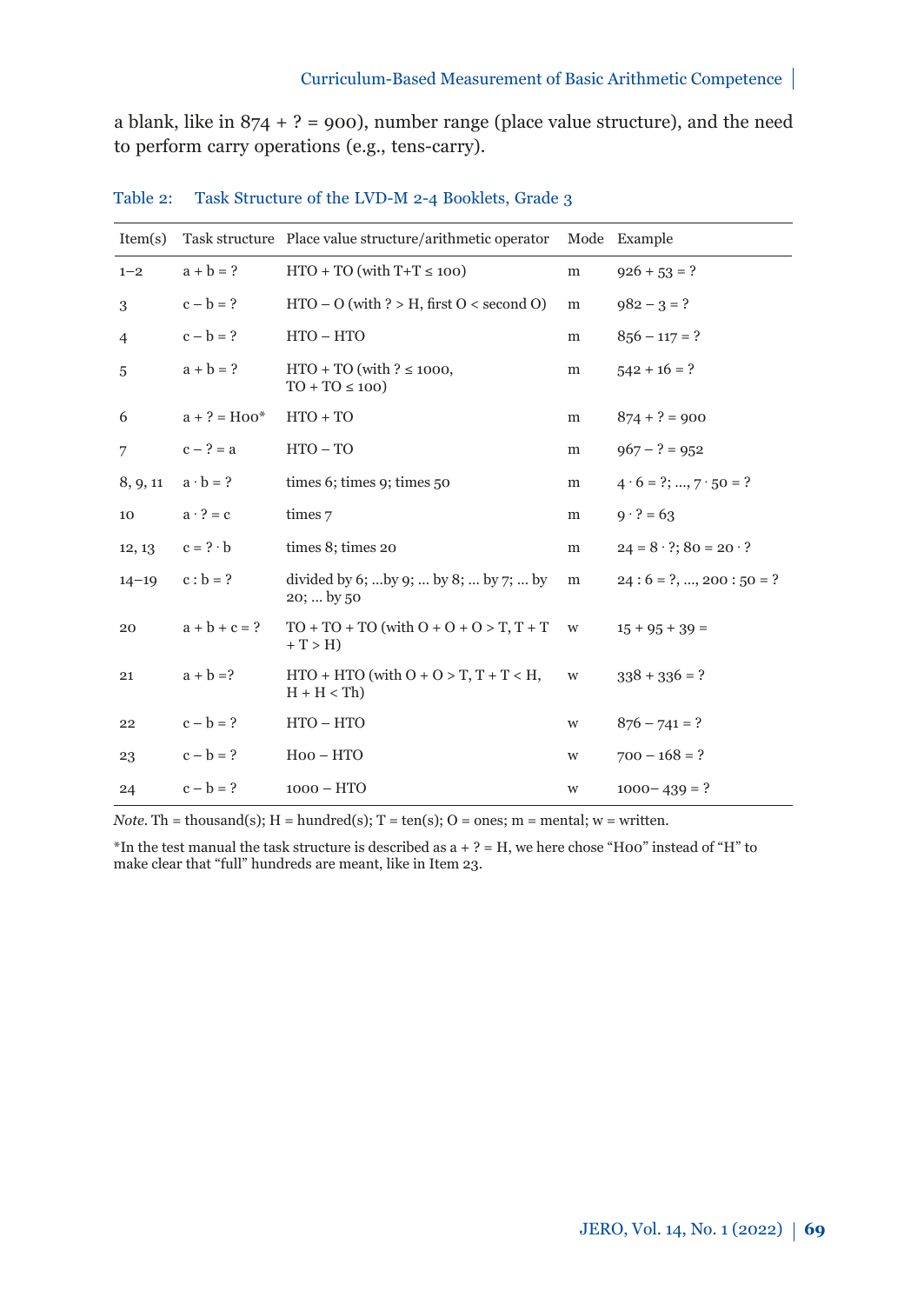| Item(s)      | Task structure   | Place value structure/arithmetic<br>operator                                                                                            | Mode | Example                                         |
|--------------|------------------|-----------------------------------------------------------------------------------------------------------------------------------------|------|-------------------------------------------------|
| $\mathbf{1}$ | $a + b = ?$      | $ThHTO + TO$ (with $? < 10.000$ )                                                                                                       | m    | $2557 + 43 = ?$                                 |
| 2, 3         | $c - b = ?$      | $10.000 - ThH > 0$ ;<br>$ThHTO - ThHT > 0$                                                                                              | m    | $10000 - 6600 = ?$<br>$6728 - 4670 = ?$         |
| 4            | $a + ? = c$      | $ThHTO + HT (with ? < 10.000)$                                                                                                          | m    | $8243 + ? = 9023$                               |
| 5            | $a + ? = 10.000$ | $ThHTO + (Th)HTO = 10.000$                                                                                                              | m    | $5862 + ? = 10000$                              |
| 6            | $c - ? = a$      | $ThHTO - ThH > 0$                                                                                                                       | m    | $7536 - ? = 4936$                               |
| 7, 8         | $a + b = ?$      | $ThHTO* + ThHTO$ (with carry<br>over once);<br>$TThThHTO^* + TThThHTO = XO$<br>$000$ (with $X < 10$ )                                   | W    | $4157 + 2839 = ?$<br>$30818 + 19182 = ?$        |
| 9            | $a + b + c = ?$  | $ThHTO** + ThHTO + ThHTO$<br>(with carry over once or twice)                                                                            | W    | $1092 + 3261 + 2516 = ?$                        |
| $10 - 12$    | $c - b = ?$      | $ThHTO** - ThHTO$ (with no carry<br>over);<br>TThThHTO** - TThThHTO (with<br>carry over once or twice);<br>$1000000 - HThTThThHTO* > 0$ | W    | $6898 - 5267 = ?$ , ,<br>$1000000 - 403182 = ?$ |
| $13 - 18$    | $a \cdot b = ?$  | $To \cdot O$<br>$TO \cdot O$<br>$HTO^* O$ :<br>$TO \cdot T$<br>$HTO^* T$ ;<br>HTO TO                                                    | W    | $30 \cdot 9 = ?, ,$<br>$275 \cdot 60 = ?$       |
| $19 - 24$    | $c : b = ?$      | HTO:O;<br>ThHTO:O;<br>TThThHTO*: O;<br>$ThHT^*: To;$<br>TThTHT: T;<br>HThTThThHTO*: T                                                   | W    | $355:5 = ?, ,$<br>$404580:60 = ?$               |

#### Table 3: Task Structure of the LVD-M 2-4 Booklets, Grade 4

*Note*. HTh = hundred thousand(s); TTh = ten thousand(s); Th = thousand(s); H = hundred(s); T = ten(s);  $O = ones; m = mental; w = written.$ 

\*One (but the first) place may be zero. \*\*One or two (but the first) place(s) may be zero.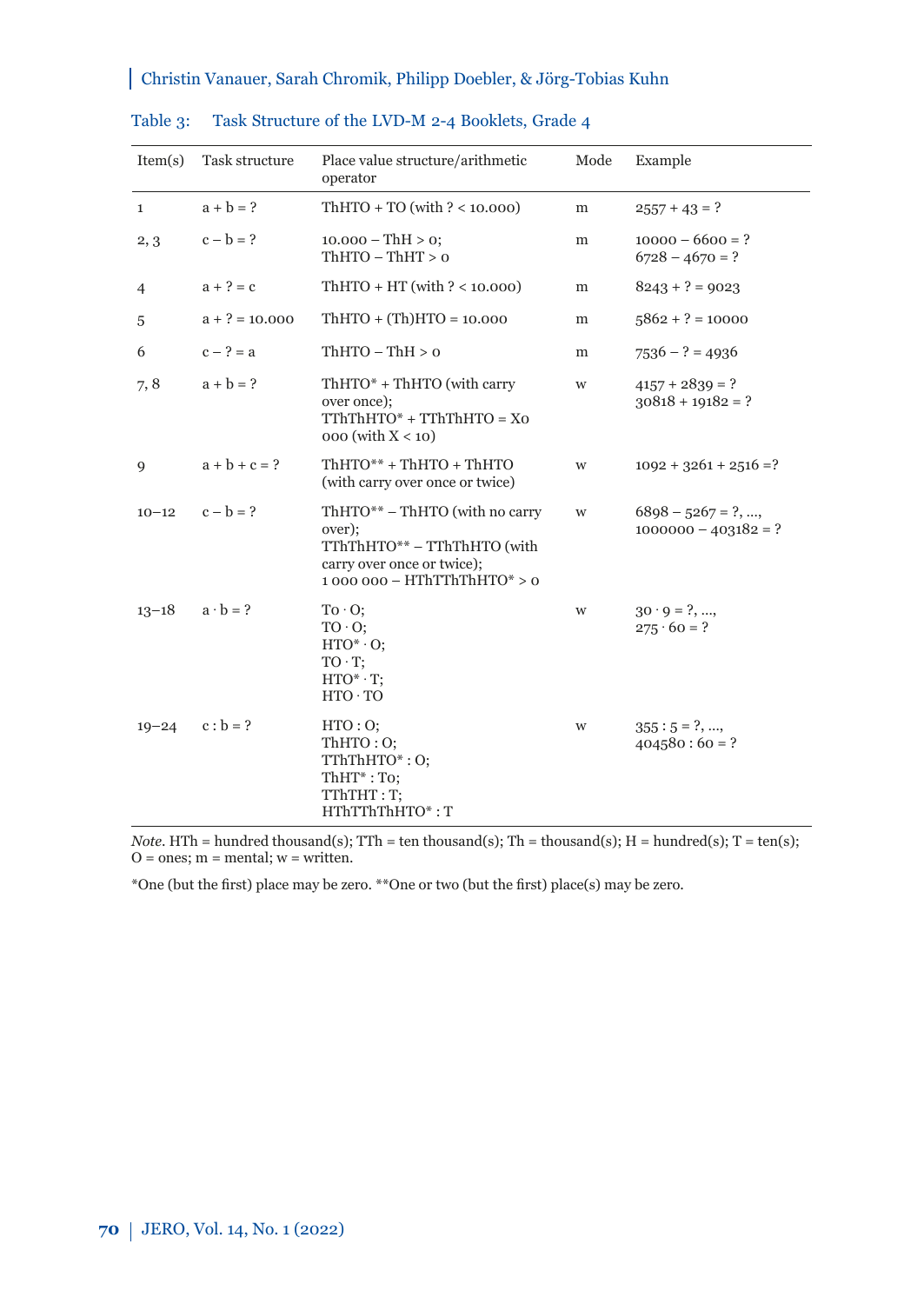#### Curriculum-Based Measurement of Basic Arithmetic Competence

Individual booklets are generated by means of stratified item sampling, that is, each booklet follows the same task and place value structure as well as order of the 24 item families. The specific representation within each of the item families is randomly drawn, assisted by software. This means that the term "item family" refers to the structural pattern of a task (as given in the lines of Table 2). For example, Item Family 3 in Grade 3 booklets  $(c - b = ?, HTO - O$  (with  $? > H$ , first O < second O)), could likewise be represented by the random representations " $432 - 6 = ?$ " or " $824 - 5 = ?$ ".

LVD-M 2-4 is designed as a power test with no specific time limit. Administration in classroom settings takes approximately 15 to 20 minutes. Based on the norm sample, the test authors report split-half reliabilities of .87 (Grade 3) and .79 (Grade 4) for measurements halfway through and .81 (Grade 3) and .83 (Grade 4) at the end of the school year (Strathmann & Klauer, 2012). In terms of criterion validity, LVD-M 2-4 scores substantially correlate with results on an established curriculum-based test (DEMAT; correlations between .53 in Grade 3 and .80 in Grade 4) and math grades (correlations between *–*.54 and *–*.77; Strathmann & Klauer, 2012, p. 32).

Factor analyses of the norm sample data show that, when the 24 items are transformed to four subscores, one for each basic arithmetic operation, a strong general factor explains between 51% and 78% of the variance in Grade 3 and 4 results (Strathmann & Klauer, 2012). Therefore, to evaluate the test, the number of correctly solved items per student across the whole booklet are counted. This means that the test score  $x$  (a) aggregates the different tasks to a general "competence to perform basic arithmetic operations" (Strathmann & Klauer, 2012, p. 31) and (b) does not distinguish between incorrectly solved and unsolved items (both are scored with 0). Based on the binomial model, the ability *p* of a student to deal with the content represented by the test is estimated as  $p=x/n$ , with *n* denoting the number of items and *x* the number of correctly solved items. While *n* is a constant, *x* is a binomially distributed random variable with the variance  $s^2 = n \cdot p \cdot (1-p)$ , so students with either very low or very high *p*s have more precise ability estimates.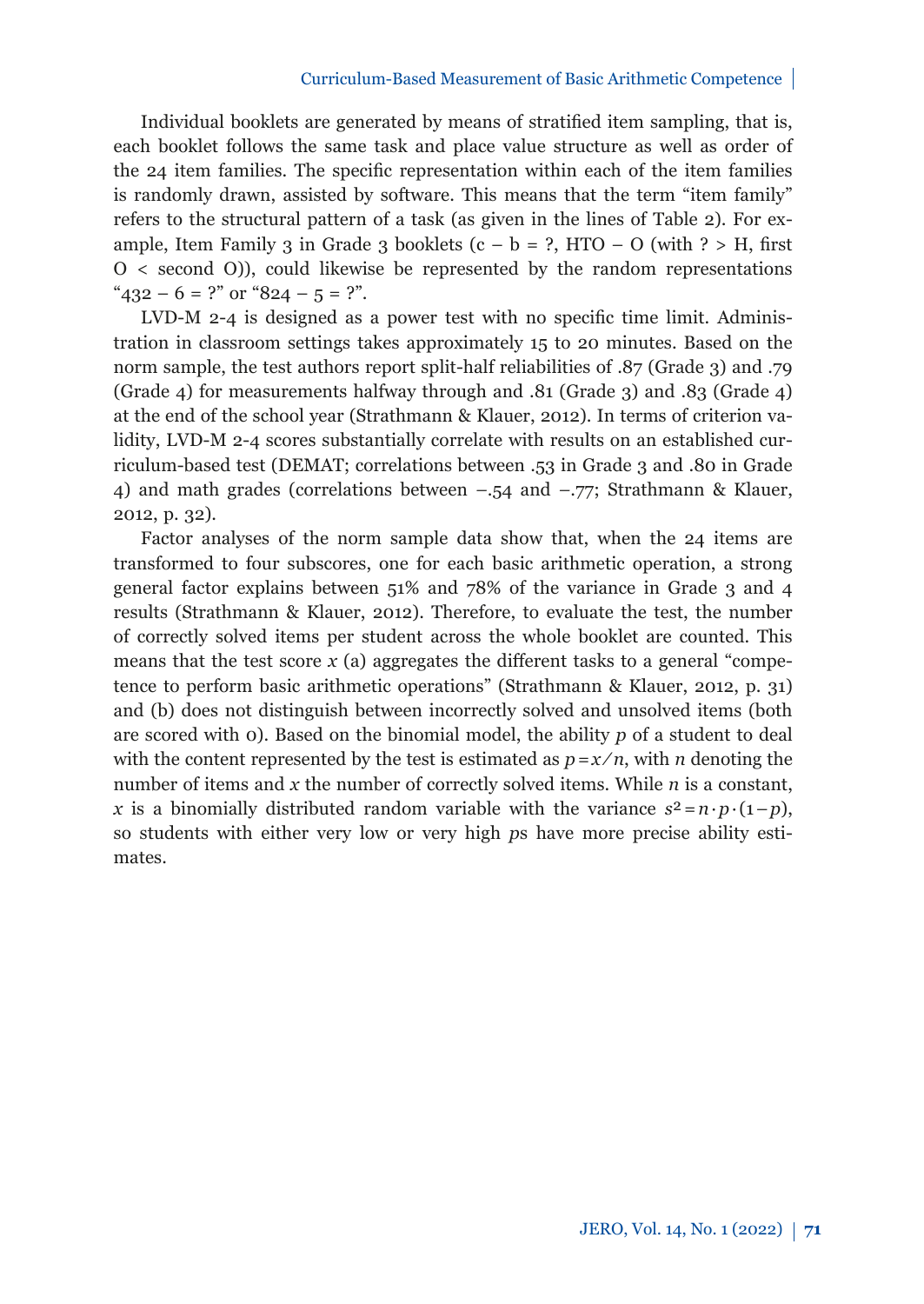## **2.3 Design**

Starting in January and ending in early June 2016 (second half-year), LVD-M 2-4 was conducted bi-weekly, adding up to ten measurements. In all participating classes, the first assessment in January was led by a student assistant of the research team who advised each math teacher to administer the consecutive nine assessments. Teachers received an information brochure with background information on LVD-M 2-4, the schedule, as well as a detailed, standardized instruction sheet. Every other week, teachers were provided with the set of tests to be completed by their class in the following assessment week (the specific assessment day was up to teachers) along with a reply envelope.

All students went through ten different booklets. The booklets (A–H) were presented in ten different orders (1–10) based on a Latin square design (Table 4), and each student was randomly assigned one of the presentation orders. To ensure that data strictly followed this design, booklets were labelled with students' names and teachers were asked to return them directly after completion. Students participated on average on 9.35 of ten measurements  $(SD = 0.96)$ , 54.63% of the participants in Grade 3 and 57.8% in Grade 4 completed all ten booklets.

After five measurements, that is, in spring 2016, all teachers were provided with intermediate feedback on (a) their respective class in comparison to other classes participating in the project as well as for (b) each student compared to the specific classroom. For both levels, class and students, the development was rated as *positive trend*, *negative trend*, or *constant*. In order to classify an individual student trajectory, at least four data points had to be present, and Cohen's *f²* in a linear regression model (dependent variable: LVD-M 2-4 score, independent variable: measurement time) had to correspond at least to a small effect size (Cohen's  $f^2 \ge .02$ ).

|                | Measurements 1–10 / Booklet versions A–J |                       |          |          |          |              |          |          |          |          |           |
|----------------|------------------------------------------|-----------------------|----------|----------|----------|--------------|----------|----------|----------|----------|-----------|
| Order          | 1<br>Jan                                 | $\overline{2}$<br>Jan | 3<br>Feb | 4<br>Feb | 5<br>Mar | Easter break | 6<br>Apr | 7<br>Apr | 8<br>May | 9<br>May | 10<br>Jun |
|                | A                                        | B                     | C        | D        | Ε        |              | F        | G        | Н        | Ι        | J         |
| $\overline{2}$ | B                                        | C                     | D        | Ε        | F        |              | G        | Н        | I        | J        | A         |
| 3              | C                                        | D                     | Е        | F        | G        | Feedback     | H        | 1        | J        | А        | B         |
|                |                                          |                       |          |          |          |              |          |          |          |          |           |
| 9              | T                                        | J                     | A        | B        | C        |              | D        | E        | F        | G        | Н         |
| 10             | J                                        | A                     | B        | C        | D        |              | Ε        | F        | G        | Н        |           |

#### Table 4: Measurement Scheme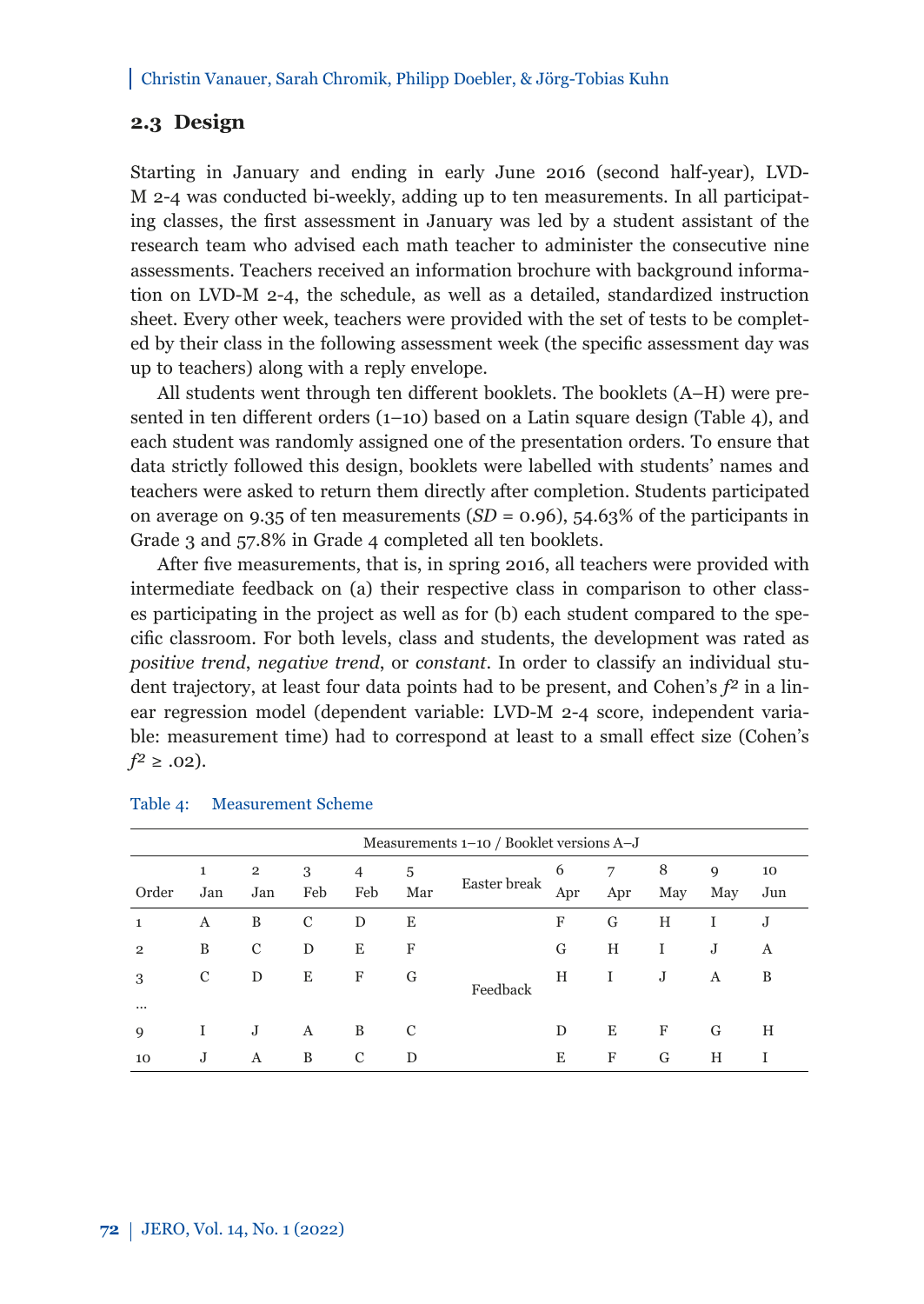### **2.4 Booklet Effects**

## **2.4.1 Booklet Effects on the Total Score**

The total score  $y_{ijk}$  (number of correctly solved items out of 24) of child *i* in class *j* at time *t* completing booklet *k* was modeled by a fixed intercept and a fixed slope estimating the linear development across the ten bi-weekly measurements, as given in Model (1). This model and its extensions are practically relevant as the total score is the parameter used for test evaluation and interpretation.

Random effects were included to represent the following variance components: First, random intercepts on the level of (a) booklets ( $b_{0k}$ ), (b) classes ( $b_{0i}$ ), and (c) individuals  $(b_{\text{o}ij})$  were specified to capture differences in the (baseline) test score due to each of the three levels. Second, the variances of random slopes on the class  $(b_{1i})$  and individual level  $(b_{1i|i})$  capture differences in linear growth across time between the instances of each level. Correlations between random intercepts and slopes represent the relation between (baseline) level of achievement and development across time within classrooms or individuals. Based on restricted maximum likelihood estimation (REML), Model (1) was fitted separately for each of the two differences in linear growth across time between the instances of each level. Correlations of each level. Correlations of each level. The instances of each level. Correlations of each level. Correlations of each level. Cor

$$
y_{ijkt} = \beta_0 + b_{ok} + b_{oj} + b_{oilj} + (\beta_1 + b_{1j} + b_{1ij}) \times time_t + s_{ijkt}
$$
 (1)

#### **2.4.2 Item (Family) Effects on Solution Probability**

By means of four successive models, the equivalence of randomly sampled booklets was not only assessed for the total score as in (1) but also on the item level. All four models are hierarchical logistic regressions (i.e., a multilevel generalized mixed model with logit link), with the logit of a correct solution denoted as  $\eta = log(\frac{p(y=1)}{1-p(y=1)})$ .

First, a baseline Model (2) ignoring possible booklet effects served as a benchmark. This model includes the average item difficulty (fixed intercept  $β_0$ ), the fixed slope, as well as the random intercept  $(b_{oi})$  and the random slope per child *i* across measurements  $(b_{1i})$ . Pairs of random effects  $(b_{0i}, b_{1i})$  are assumed to follow a bivariate normal distribution, that is, their correlations are not restricted. This model is *conceptually closest to the binomial model.* 

$$
\eta_{it} = \beta_o + b_{oi} + (\beta_1 + b_{1i}) \times time_t \tag{2}
$$

Second, in a consecutive Model (3), the outcome  $\eta_{itc}$  was predicted by a fixed ( $\beta_1$ ) and child-specific random slope  $(b_{1i})$  representing the students' development over the ten measurements points. The fixed effect  $\delta_c$ , with c indicating the number of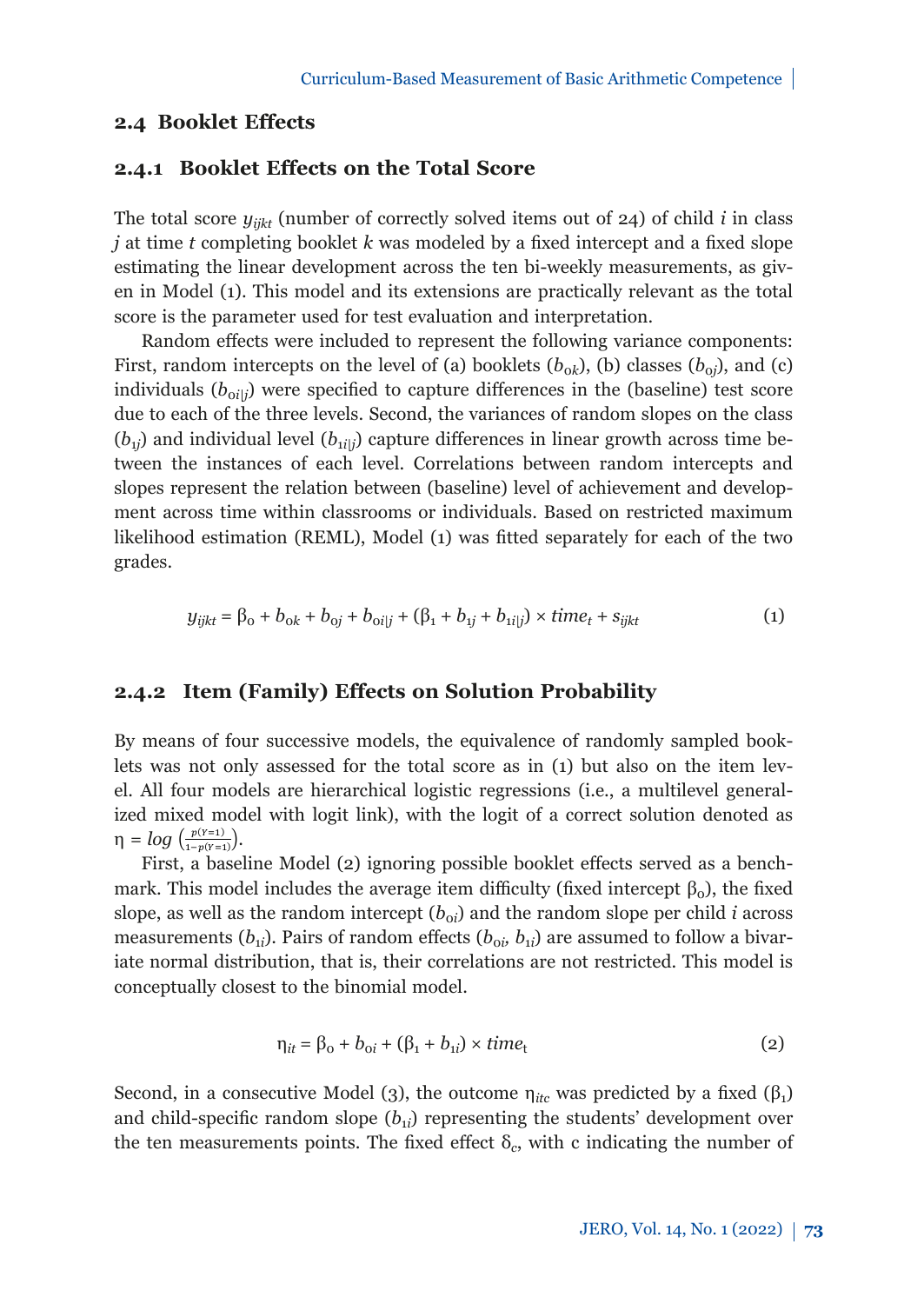the respective family, expresses the average difficulty of each of the 24 item families and replaces the fixed intercept  $β_0$  of Model (2).

$$
\eta_{itc} = \delta_c + b_{oi} + (\beta_1 + b_{1i}) \times time_t
$$
\n(3)

Third, to examine the variability of item family effects, random intercepts  $b_{ol}$  for the 240 different items *l* (240 = 24 item families times 10 booklets) were added to Model (3). In this Model (4), the fixed effect  $\delta_{c(l)}$  treats all ten randomly drawn members of a specific item family as if they were different items. The item-level random intercept  $b_{0l}$  was assumed to be independent of all other random effects and to be  $N(\sigma,\omega_2)$ -distributed. In Model (4), the variance parameter  $\omega_2$  expresses a "global variance" which is independent of the item families.

$$
\eta_{ilt} = \delta_{c(l)} + b_{ol} + b_{oi} + (\beta_1 + b_{1i}) \times time_t
$$
 (4)

Fourth, to investigate even more fine-grained item effects, Model (4) was extended by a random intercept for each item clustered by booklets  $(b_{ol, c(l)})$  again normally distributed). In other words, Model (5) assesses to what extent items within one family (task type) are homogeneous or heterogeneous across the ten randomly generated booklets. Thus, in Model (5), the item variance depends on the item families.

$$
\eta_{i l t} = \delta_{c(l)} + b_{0 i} + b_{0 l, c(l)} + (\beta_1 + b_{1 i}) \times time_t
$$
\n(5)

## **3. Results**

## **3.1 Booklet Invariance in a Sample Receiving Regular Instruction**

#### **3.1.1 Booklet Effects on the Total Score**

In Grade  $3$  ( $n = 108$ ), the variance of random intercepts (level effects) between children (var $[b_{\text{o}ij}]$  = 25.722, Table 5) was over 100 times larger than the variance between booklets ( $k = 10$ , var $[b_{ok}] = 0.245$ , Table 5). Moreover, also the class-level effect (var $[b_{0i}]$  = 0.163, Table 5) measured only a small proportion (0.6%) of the variance on the individual level. On the class level, random intercepts  $(b_{0j})$  and slopes ( $b_{1i}$ ) correlated positively ( $r = .45$ ), meaning that higher class-level baseline scores tended to go along with steeper slopes (so-called Matthew effect). On the individual level, the correlation between random intercepts  $(b_{\text{oil}})$  and slopes  $(b_{\text{il}})$ was negative, that is, individuals with a higher (baseline) achievement level showed a flatter progress  $(r = -.61)$ .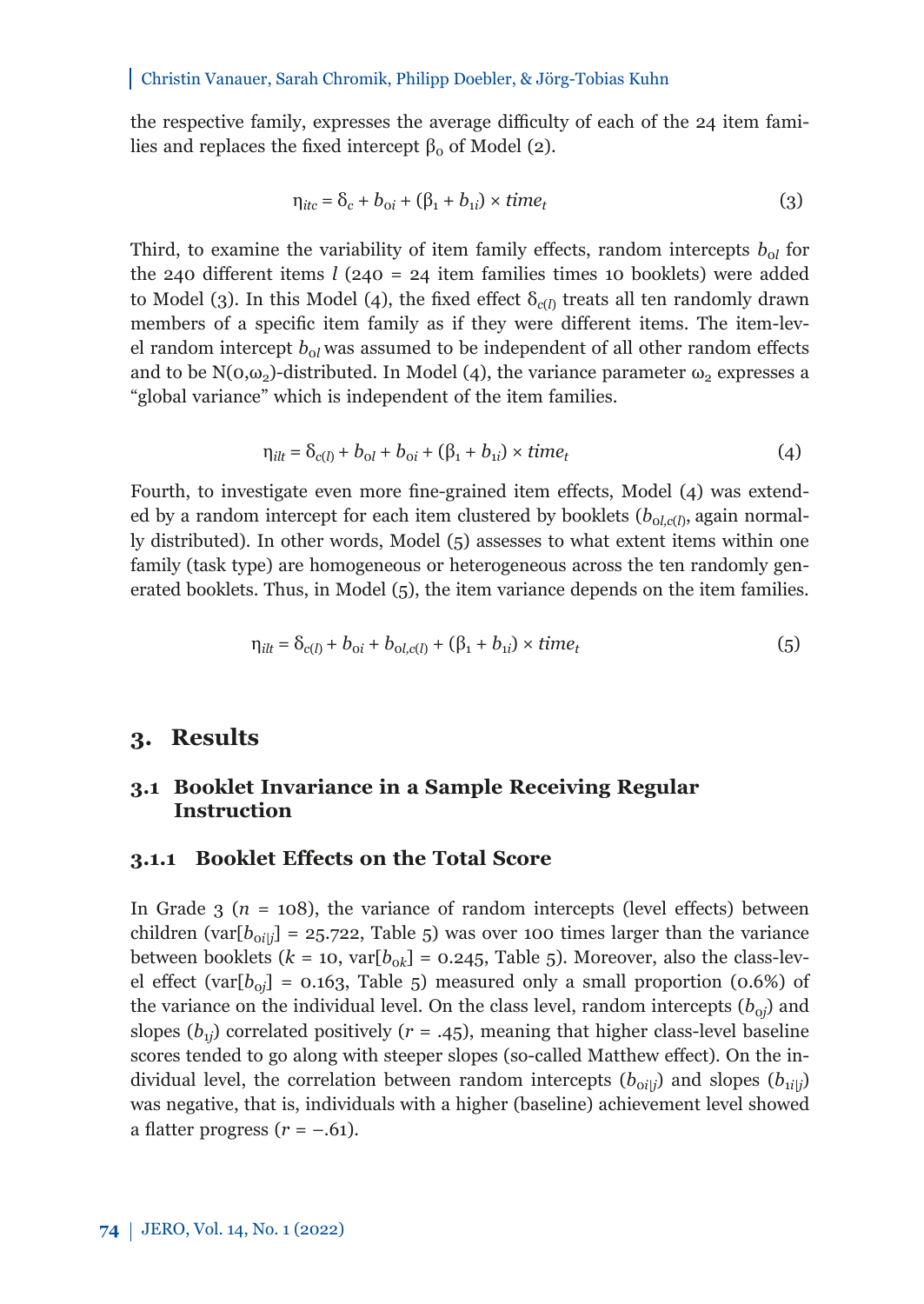#### Curriculum-Based Measurement of Basic Arithmetic Competence

In Grade  $4$  ( $n = 109$ ), the effects reported for Grade 3 replicated in direction but varied in size: The variance of random intercepts between individuals was almost 50 times larger than between booklets. While the booklet-level variance of random intercepts was similar in both grades (var $[b_{0k}] = 0.25$  in Grade 3 vs. 0.28 in Grade 4), individual-level variance was lower in Grade 4 (var $[b_{\text{o}}j_{ij}] = 13.80$  vs. 25.72), meaning that individual baseline levels were more heterogeneous in Grade 3. Again, the class-level variance of random intercepts only measured a small proportion (4.2%) of the individual-level variance. The class-level Matthew effect was more pronounced in the Grade 4 sample based on mainly written arithmetic booklets (*r* = .55) compared to Grade 3 where booklets contain mainly mental arithmetic tasks  $(r = .45,$  see above). These effects went along with a lower mean baseline (fixed intercept) in Grade 4 (9.31) compared to Grade 3 (15.39). On the individual level, the correlation between random intercepts and slopes was negative but smaller  $(r = -.43)$ .

| Level          | Parameter                                          | Grade 3<br>$(n = 108)$ | Grade 4<br>$(n = 109)$ |  |  |  |  |
|----------------|----------------------------------------------------|------------------------|------------------------|--|--|--|--|
|                |                                                    | <b>Fixed effects</b>   |                        |  |  |  |  |
|                | $\beta_{o}$                                        | 15.38(0.54)            | 9.31(0.47)             |  |  |  |  |
|                | $\beta_1$                                          | 0.18(0.15)             | 0.27(0.12)             |  |  |  |  |
| Random effects |                                                    |                        |                        |  |  |  |  |
| <b>Booklet</b> | $\text{var}(b_{\text{ok}})$                        | 0.25                   | 0.28                   |  |  |  |  |
| Class          | $\text{var}(b_{\text{o}i})$                        | 0.16                   | 0.59                   |  |  |  |  |
| Class          | $var(b_{1i})$                                      | 0.20                   | 0.11                   |  |  |  |  |
| Class          | $\operatorname{cor}(b_{\text{o}j}, b_{\text{i}j})$ | .45                    | .55                    |  |  |  |  |
| Individual     | $\text{var}(b_{\text{o}i i})$                      | 25.72                  | 13.80                  |  |  |  |  |
| Individual     | $\text{var}(b_{1i j})$                             | 0.22                   | 0.23                   |  |  |  |  |
| Individual     | $\text{cor}(b_{\text{o}i i}, b_{\text{i}i i})$     | $-.61$                 | $-.43$                 |  |  |  |  |
| Individual     | var(Residual)                                      | 18.67                  | 9.41                   |  |  |  |  |

#### Table 5: Variances and Correlations of Random Effects in Model (1)

*Note.* The standard error of estimation (fixed effects) is indicated in parentheses.

## **3.1.2 Item (Family) Effects on Solution Probability**

Table 6 displays an overview of the four models expressing item family effects: In both grades, Model (3) containing an item-family-specific fixed effect δ*c* showed a better fit than the baseline Model (2), indicating that difficulty estimates vary visibly between item families (Grade 3:  $\chi^2[23] = 2555.8$ ,  $p < .001$ , Grade 4:  $\chi^2[23] = 2743.4$ ,  $p < .001$ ). In Grade 3, Item 9 (times 9, cf. Table 2) was the easiest (δ*c =* 2.79, Table 7) while Item 24 (written subtraction: 1000 – HTO) was the hardest ( $\delta_c$  = -0.96). Transformed to the more intuitive level of solution probability this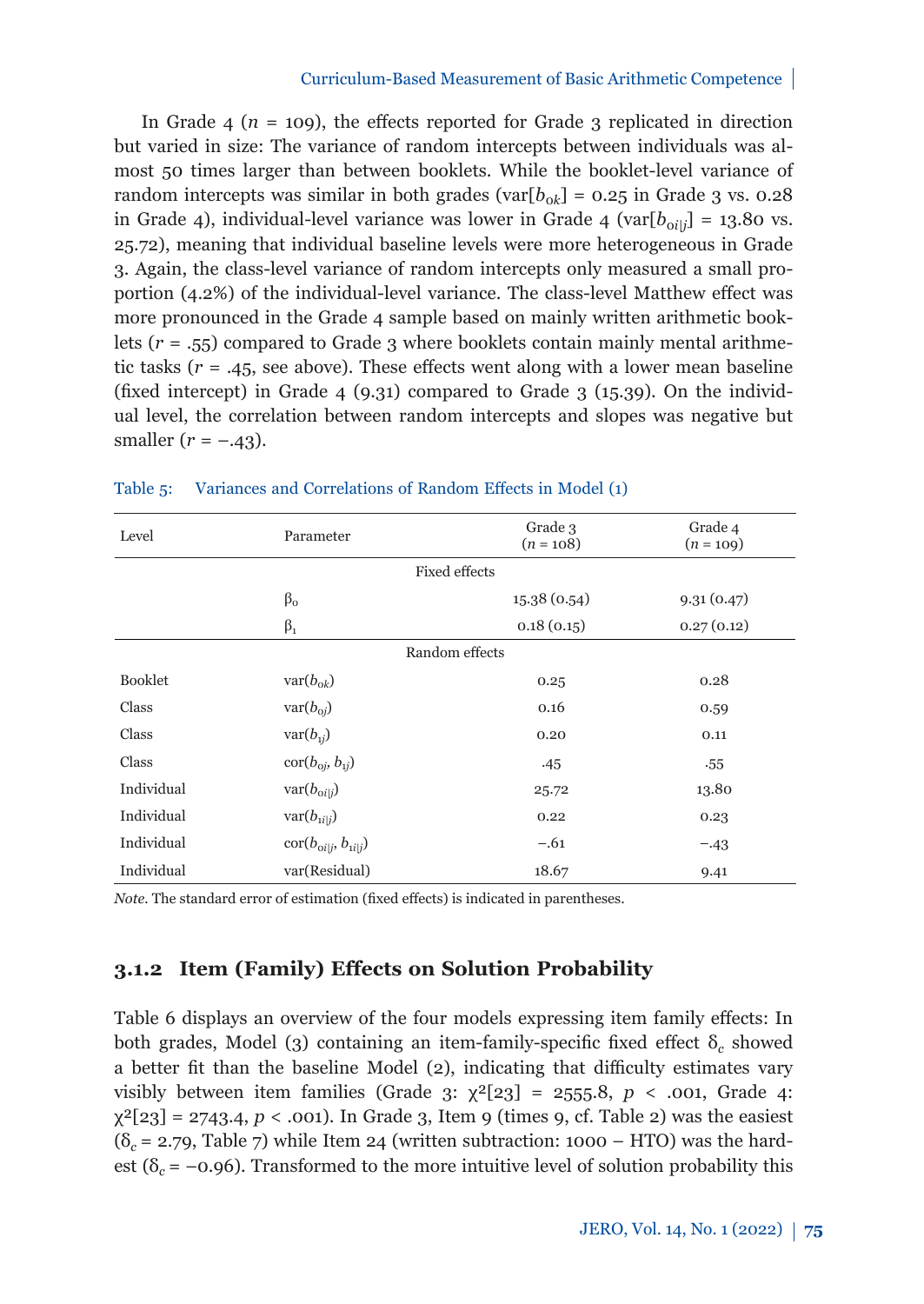means, for example that halfway through the measurement period (measurement time<sub>t</sub> = 5) in Grade 3 items with  $\delta_c$  below -0.65 had a probability of correct solution of less than 50%, items with  $\delta_c$  above  $-.65$  a solution probability of more than 50%, and items with δ*<sup>c</sup>* > .23 a solution probability of over 95%. In Grade 4, Item 13 (T  $\cdot$  O) was the easiest ( $\delta_c$  = 2.27, Table 7) and Item 24 (HThTThThHTO\* : T) the hardest ( $\delta_c = -1.81$ , Table 7).

The main result contributed by Model (4) is that the variance of the random intercepts clustered by item families, that is, task types, was only one eighth (Grade 3: var $[b_{0l}] = 0.09$ , Table 8) or one tenth (Grade 4: var $[b_{0l}] = 0.12$ , Table 8) of the variance related to individual subjects (Grade 3: var $[b_{0i}] = 0.72$ , Grade 4:  $var[b_{oi}] = 1.18$ , Table 8). Although the additional variance component significantly improved model fit (Grade 3: χ²[1] = 61.30, *p* < .001, Grade 4: χ²[23] = 137.49, *p* <.001), the effect was relatively small (cf. AIC in Table 6). This means that general level differences in achievement are far more heterogeneous between students than between items.

In both grades, difficulty effects (random intercepts) of the 24 items representing 24 tasks differed in the extent to which they varied across booklets (comparison of Models [4] and [5]: Grade 3: χ²[23] = 46.26, *p* < .01; Grade 4:  $\chi^2[23] = 70.47$ ,  $p < .001$ ). While some items produced homogeneous difficulties, that is, variances estimated close to zero, across the ten booklets (Grade 3: Items 3, 8, 13, 14, 21, 23, and 24; Grade 4: Items 5, 9, 11, 19, 20, 21, and 22; Table 9), others varied more strongly (Grade 3: e.g., Items 7, 9, 10, 11, 17, and 22; Grade 4: Items 1, 3, 4, 6; Table 9). In Grade 3, the most homogeneous items comprised all four arithmetic operations, four of them were mental, three written tasks. The most heterogeneous items were mainly mental and multiplication or division tasks. In Grade 4, the most homogeneous items were all but one (Item 5) written tasks, requiring addition, subtraction, and division. The four most heterogeneous ones were mental tasks. While in Grade 4 the most difficulty-heterogeneous items could be found in the initial part of the booklet (first quarter), in Grade 3 difficulty-variant items were spread across the entire booklet.

The correlation between average difficulty and cross-booklet heterogeneity (in difficulty) of items,  $r(\delta_{c(l)} \text{ var}[b_{ol,c(l)}], \text{ was } r = .29 \ (p = .16) \text{ in Grade 3 and } r = .06$ (*p* = .77) in Grade 4.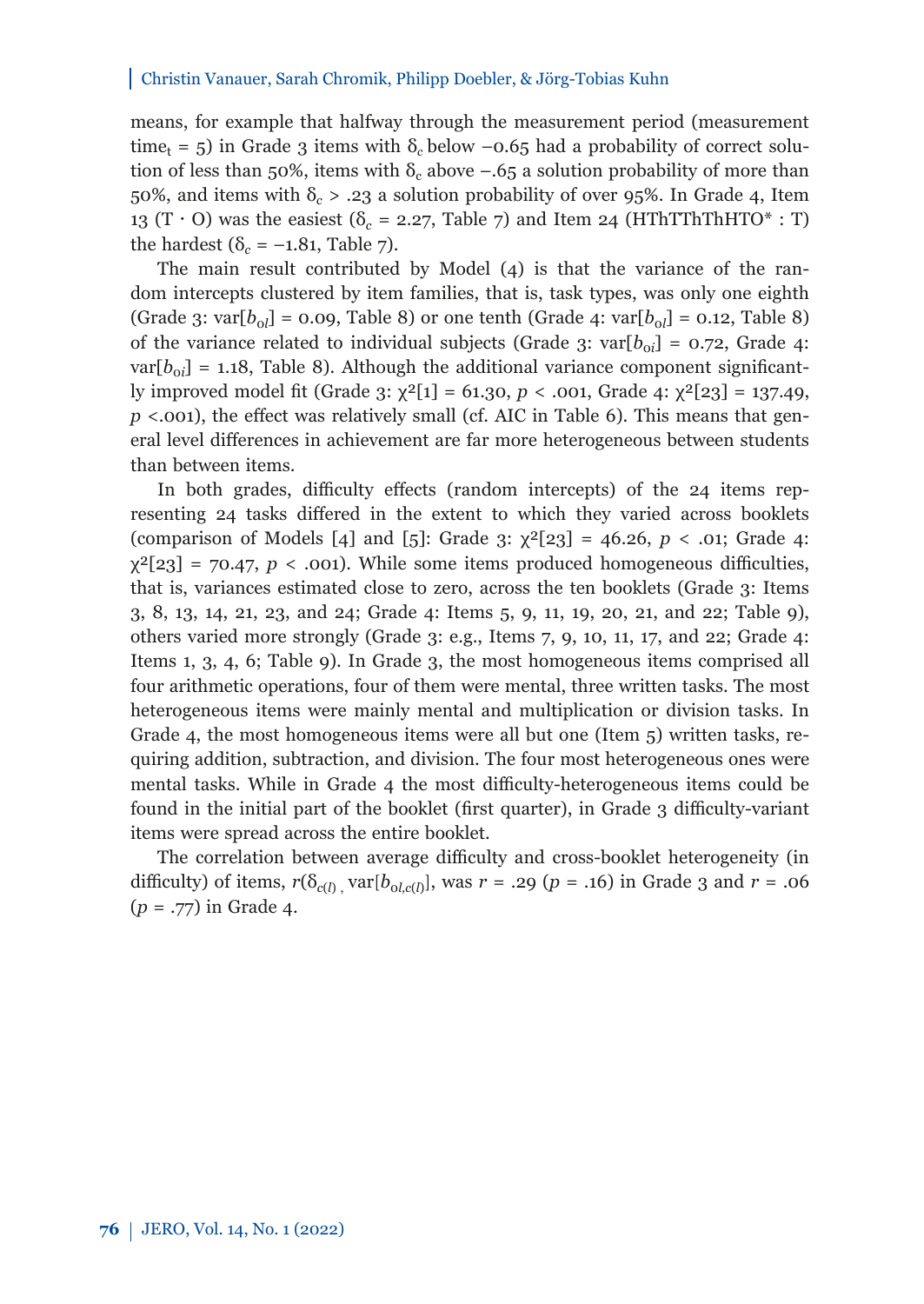#### Curriculum-Based Measurement of Basic Arithmetic Competence

| Model | Formula                                                                                            | Description                                                                                                                                                                                                                             |                        | $\Delta IC(p \text{ model comparison})$ |  |
|-------|----------------------------------------------------------------------------------------------------|-----------------------------------------------------------------------------------------------------------------------------------------------------------------------------------------------------------------------------------------|------------------------|-----------------------------------------|--|
|       |                                                                                                    |                                                                                                                                                                                                                                         | Grade 3<br>$(n = 108)$ | Grade 4<br>$(n = 109)$                  |  |
| (2)   | $\eta_{it} = \beta_0 + b_{0i} + (\beta_1 + b_{1i})$<br>$\times$ time.                              | Baseline model ignoring possible<br>booklet effects (benchmark).                                                                                                                                                                        | 18 208                 | 20 904                                  |  |
| (3)   | $\eta_{itc} = \delta_c + b_{0i} + (\beta_1 + b_{1i})$<br>$\times$ time.                            | The fixed effect $\delta_c$ expresses the aver-<br>age difficulty of each of the 24 item<br>families.                                                                                                                                   | 15 6 98<br>(0.001)     | 18 206<br>(0.001)                       |  |
| (4)   | $\eta_{j l t} = \delta_{c(l)} + b_{ol} + b_{ol} + (\beta_1 + \beta_2)$<br>$(b_{ii}) \times time_t$ | Random intercepts $b_{0}$ for the 240<br>different items $l$ (240 = 24 item fami-<br>lies times 10 booklets) express item<br>family effects.                                                                                            | 15 6 38<br>(0.001)     | 18 071<br>(0.001)                       |  |
| (5)   | $\eta_{ilt} = \delta_{c(l)} + b_{oi} + b_{ol,c(l)} +$<br>$(\beta_1 + b_{1i}) \times time_t$        | The random intercept $b_{\alpha l, c(l)}$ for each<br>item clustered by booklets assesses to<br>what extent items within one family<br>(task type) are homogeneous or het-<br>erogeneous across the ten randomly<br>generated booklets. | 15 6 38<br>(5.01)      | 18 047<br>(0.001)                       |  |

#### Table 6: Comparison of Models Expressing Item (Family) Effects on Solution Probability

*Note.* Meaning of the model parameters in the order of appearance: η = logit of a correct solution (link level);  $\beta_0$  = average item difficulty (fixed intercept);  $b_{0i}$  = child-specific random intercept;  $b_{1i}$  = child-specific random slope;  $β_1$  = fixed slope *time<sub>t</sub>* = measurement time (1–10);  $δ_c$  = item-specific fixed effect (average difficulty of each of the 24 item families); δ*c*(*l*) = item-specific fixed effect (all 10 randomly drawn representations of a family are treated as different items);  $b_{ol}$  = item-specific random intercepts (for all 240 different items);  $b_{ol,c(l)}$  = random intercept for each item clustered by booklets indices;  $i =$  individual;  $t =$  time;  $c =$  item family;  $l =$  booklet; the value in parentheses is the  $p$  value of the model comparison  $(\chi^2$  difference test) of the given model to the model before, for example of Model (3) compared to Model (2).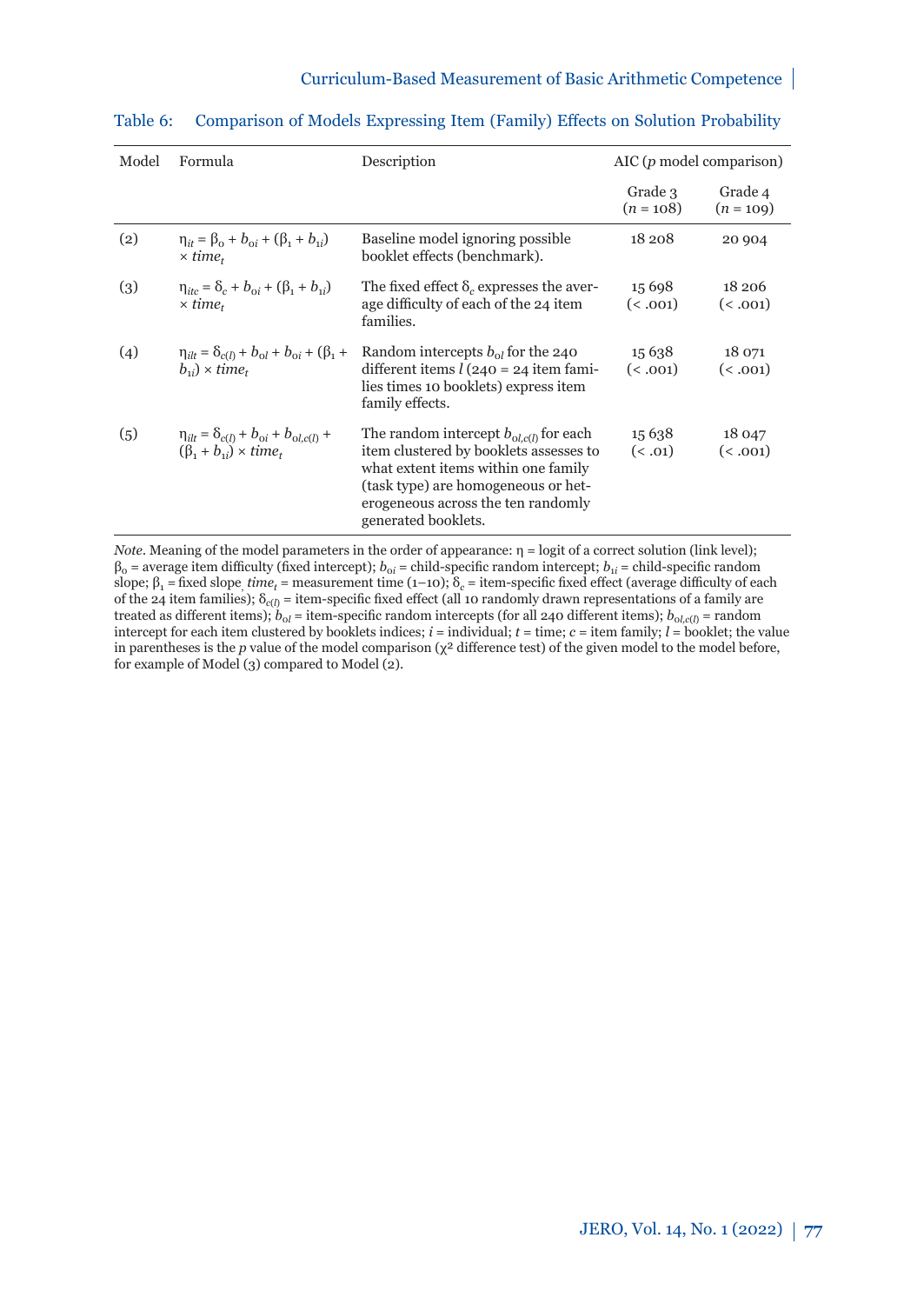| Effect (level)                                         | Parameter                                  | Grade 3<br>$(n = 108)$ | Grade 4<br>$(n = 109)$ |
|--------------------------------------------------------|--------------------------------------------|------------------------|------------------------|
| Fixed slope                                            | $\beta_1$                                  | 0.13(0.01)             | 0.08(0.01)             |
| Fixed (item)                                           | $\delta_{Item1}$                           | 1.73(0.14)             | 0.95(0.14)             |
| Fixed (item)                                           | $\delta_{Item2}$                           | 1.96(0.14)             | 0.08(0.13)             |
| Fixed (item)                                           | $\delta_{\mathit{Item3}}$                  | 1.24(0.13)             | $-0.25(0.13)$          |
| Fixed (item)                                           | $\delta_{Item4}$                           | 0.59(0.12)             | $-0.91(0.14)$          |
| Fixed (item)                                           | $\delta_{Item,5}$                          | 0.95(0.13)             | $-0.42(0.13)$          |
| Fixed (item)                                           | $\delta_{Item6}$                           | 0.95(0.13)             | 0.18(0.14)             |
| Fixed (item)                                           | $\delta_{Item7}$                           | 0.31(0.13)             | 1.97(0.15)             |
| Fixed (item)                                           | $\delta_{Item8}$                           | 2.71(0.18)             | 1.85(0.15)             |
| Fixed (item)                                           | $\delta_{Item9}$                           | 2.79 (0.19)            | 1.52(0.14)             |
| Fixed (item)                                           | $\delta_{Item10}$                          | 2.20(0.16)             | 1.72(0.15)             |
| Fixed (item)                                           | $\delta$ Item11                            | 1.78(0.15)             | $-0.08(0.13)$          |
| Fixed (item)                                           | $\delta$ Item12                            | 1.84(0.15)             | $-0.56(0.13)$          |
| Fixed (item)                                           | $\delta_{Item13}$                          | 1.16(0.13)             | 2.27(0.16)             |
| Fixed (item)                                           | $\delta_{Item14}$                          | 2.25(0.16)             | 0.65(0.13)             |
| Fixed (item)                                           | $\delta_{Item15}$                          | 2.11(0.16)             | 0.63(0.14)             |
| Fixed (item)                                           | $\delta_{Item16}$                          | 1.81(0.15)             | 0.25(0.13)             |
| Fixed (item)                                           | $\delta_{Item2}$                           | 2.25(0.16)             | $-0.11(0.13)$          |
| Fixed (item)                                           | $\delta_{Item18}$                          | 1.21(0.14)             | $-0.91(0.14)$          |
| Fixed (item)                                           | $\delta$ <sub>Item19</sub>                 | 1.30(0.13)             | 0.31(0.15)             |
| Fixed (item)                                           | $\delta_{Item2O}$                          | 0.17(0.12)             | $-0.14(0.15)$          |
| Fixed (item)                                           | $\delta$ <sub>Item21</sub>                 | 1.12(0.13)             | $-0.24(0.16)$          |
| Fixed (item)                                           | $\delta_{\text{Item22}}$                   | 0.05(0.12)             | $-1.39(0.18)$          |
| Fixed (item)                                           | $\delta_{Item23}$                          | $-0.96(0.12)$          | $-1.74(0.21)$          |
| Fixed (item)                                           | $\delta$ Item24                            | $-0.96(0.12)$          | $-1.81(0.23)$          |
| Random intercept (individual)                          | $var(b_{oi})$                              | 0.69                   | 1.14                   |
| Random slope (individual)                              | $var(b_{ii})$                              | 0.01                   | 0.01                   |
| Correlation of random intercept and slope (individual) | $\text{cor}(b_{\text{o}i}, b_{\text{i}i})$ | .22                    | $-.23$                 |

### Table 7: Fixed and Random Effects of Model (3), Logit Link

*Note.* The standard error of estimation (fixed effects) is indicated in parentheses; the structure of Items 1–24 is detailed in Tables 2 and 3.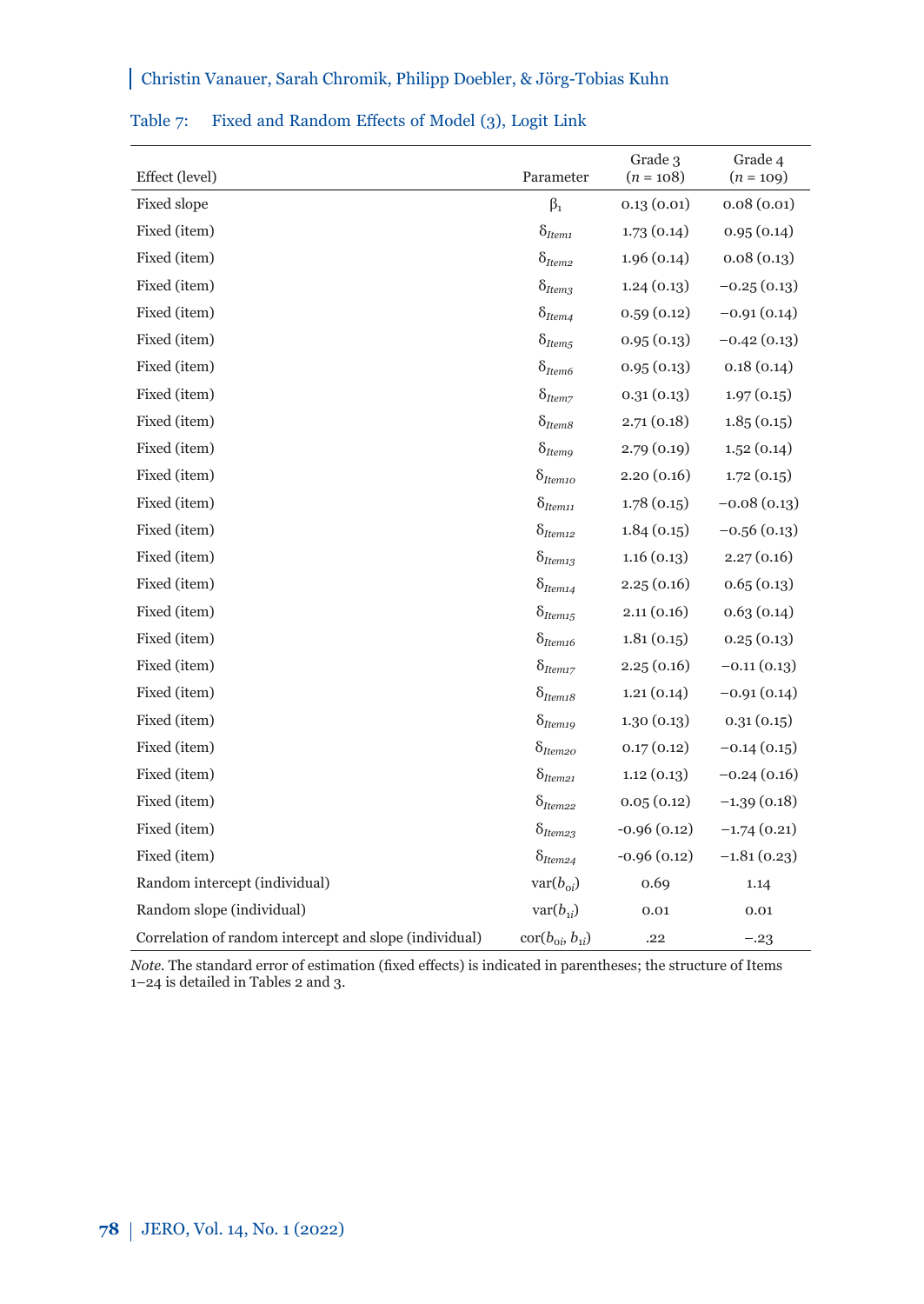| Level       | Parameter                                | Grade 3<br>$(n = 108)$ | Grade 4<br>$(n = 109)$ |
|-------------|------------------------------------------|------------------------|------------------------|
| <b>Item</b> | $\text{var}(b_{\Omega})$                 | 0.094                  | 0.122                  |
| Individual  | $var(b_{\alpha i})$                      | 0.723                  | 1.176                  |
| Individual  | $var(b_{ii})$                            | 0.008                  | 0.005                  |
| Individual  | $\text{cor}(b_{\alpha i}, b_{\alpha i})$ | .21                    | $-.22$                 |
|             |                                          |                        |                        |

## Table 8: Random Effects of Model (4)

## Table 9: Variances of Model (5)

|                  | Variance of the random intercept for each item clustered by booklets: $var(b_{ol, c(l)})$ |           |  |  |  |  |
|------------------|-------------------------------------------------------------------------------------------|-----------|--|--|--|--|
| Item family c    | Grade 3                                                                                   | Grade 4   |  |  |  |  |
| $\mathbf{1}$     | 0.16                                                                                      | 0.41      |  |  |  |  |
| $\,2$            | 0.06                                                                                      | 0.04      |  |  |  |  |
| 3                | 0.00                                                                                      | 0.46      |  |  |  |  |
| $\overline{4}$   | 0.18                                                                                      | 0.21      |  |  |  |  |
| $\sqrt{5}$       | 0.06                                                                                      | 0.00      |  |  |  |  |
| 6                | 0.02                                                                                      | 0.84      |  |  |  |  |
| 7                | 0.25                                                                                      | 0.03      |  |  |  |  |
| 8                | 0.00                                                                                      | 0.03      |  |  |  |  |
| 9                | 0.37                                                                                      | 0.00      |  |  |  |  |
| 10               | 0.43                                                                                      | 0.12      |  |  |  |  |
| 11               | 0.23                                                                                      | 0.00      |  |  |  |  |
| $12\,$           | 0.19                                                                                      | 0.01      |  |  |  |  |
| 13               | 0.00                                                                                      | 0.14      |  |  |  |  |
| 14               | 0.00                                                                                      | 0.07      |  |  |  |  |
| $15\,$           | 0.13                                                                                      | 0.09      |  |  |  |  |
| 16               | 0.09                                                                                      | 0.11      |  |  |  |  |
| 17               | 0.25                                                                                      | 0.08      |  |  |  |  |
| 18               | $_{0.01}$                                                                                 | 0.11      |  |  |  |  |
| 19               | 0.04                                                                                      | 0.00      |  |  |  |  |
| $\bf{20}$        | 0.08                                                                                      | 0.00      |  |  |  |  |
| ${\bf 21}$       | 0.00                                                                                      | 0.00      |  |  |  |  |
| 22               | 0.31                                                                                      | 0.00      |  |  |  |  |
| 23               | 0.00                                                                                      | $_{0.01}$ |  |  |  |  |
| 24               | 0.00                                                                                      | 0.06      |  |  |  |  |
| Child-level      | Grade 3                                                                                   | Grade 4   |  |  |  |  |
| $b_{\rm o\it i}$ | 0.73                                                                                      | 1.18      |  |  |  |  |

*Note.* The structure of Items 1–24 is detailed in Tables 2 and 3.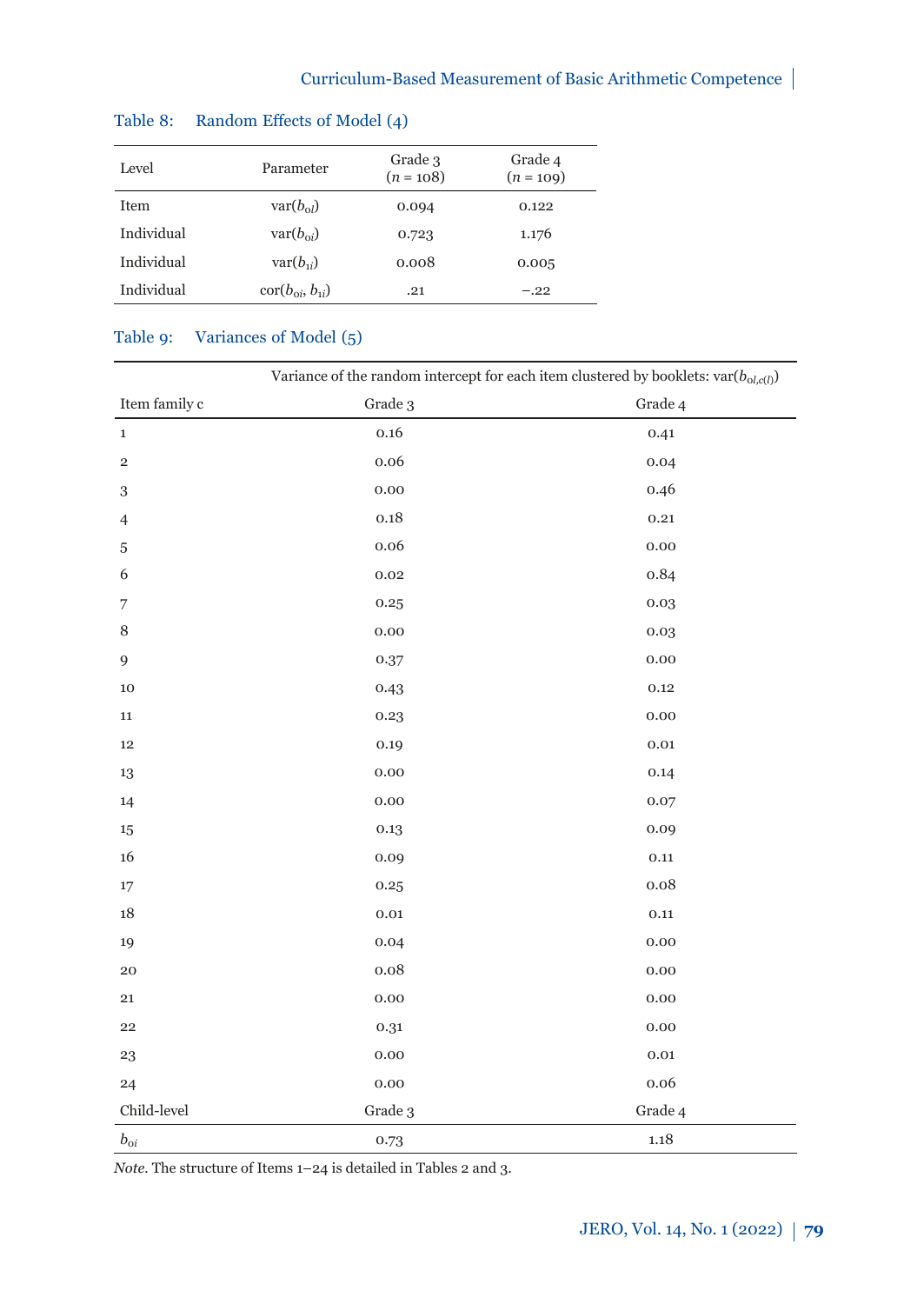### **3.2 Replication Studies in Two Intervention Groups**

So far, this paper concentrated on a group of 108 third and 109 fourth graders who received regular instruction during a 19 weeks progress-monitoring phase. This waiting control group of a larger RTI evaluation study represents classroom practice without systematic intervention.

To test and discuss the generalizability of the findings on booklet equivalence, the same analyses were also carried out with the two intervention groups of the same study. In the first of these groups (Intervention Group 1), children with arithmetic performance at risk level or below (PR  $\leq$  25) received individual computer-based training with a dyscalculia training app throughout the 19 weeks intervention phase. In the second group (Intervention Group 2), a three-tiered scheme was realized: Children in the risk range ( $25 \le PR \le 10$ ) worked with the training app, while children with arithmetic performance below PR 10 received the training app and an additional weekly small group in-person training. Taken together, the two intervention groups represent a population of children receiving needs-based intervention beyond regular classroom instruction: In both intervention groups and grades, the ratio of between-children variance  $(\text{var}[b_{\alpha i j}]$  and between-booklets variance (var $[b_{0k}]$ ) was even more pronounced than in the waiting control group: In Intervention Group 1 (training app), the between-children variance was 229 times (Grade 3) or 252 times (Grade 4) larger than the between-booklet variance (Table A1). In Intervention Group 2 (training app + small group intervention), this ratio was 362 (Grade 3) and 53 (Grade 4), respectively (Table A1).

Beyond booklet equivalence, results of the intervention and waiting control groups differed in the following ways: First, class-level variance of the random intercepts (var $[b_{oi}]$ ) was larger in the intervention groups compared to the waiting control group (Table A1), pointing to more heterogeneity between classes in the intervention samples. Second, the correlational patterns of random effects were different in the intervention groups: While random intercepts and slopes on class level were positively correlated in the waiting control group (cor $[b_{0j}, b_{1j}] = .45$  and .55, Table 5), the opposite was the case for Grade 3 students in both intervention groups (cor[ $b_{0i}$ ,  $b_{1i}$ ] = -.75 and -.74, Table A1), and Grade 4 students in Intervention Group 2 (cor $[b_{0j}, b_{1j}] = -.57$ , Table A1). Item-level variances were even smaller than in the waiting control group, with a maximum of 0.08 (Item 16, Grade 3) and 0.05 (Item 10, Grade 4) in the first intervention group and 0.20 (Item 9, Grade 3) and 0.08 (Item 22, Grade 4) in the second intervention group (Table A3).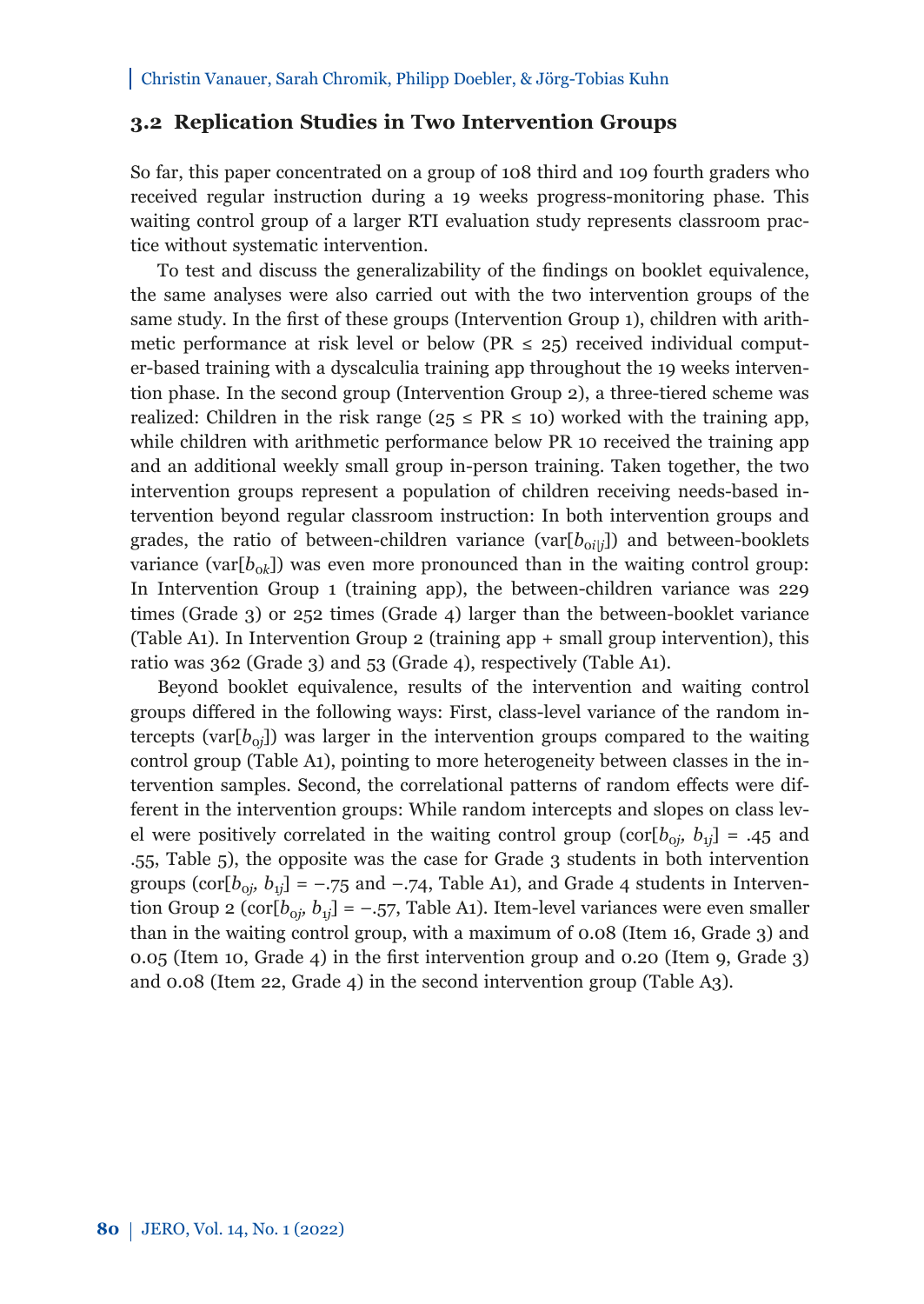## **4. Discussion**

## **4.1 Summary and Relevance**

This study is based on an established German math CBM instrument which was applied in a third- and fourth-grade sample receiving regular instruction during a school half-year with ten bi-weekly measurements. The instrument, LVD-M 2-4 (Strathmann & Klauer, 2012), is broadly relevant, since it is easily applicable in classroom contexts and valid for the whole achievement range within the German elementary school curriculum.

Against this background, the present study tested booklet effects to examine to what extent the theoretically justified item-sampling approach of LVD-M 2-4 is empirically backed up. Analyses with linear mixed models showed that in both grades the variance of test scores attributable to different booklets was so small in relation to the between-student variance to be practically irrelevant. This is an important prerequisite for the practical interpretation of repeatedly measured (longitudinal) test scores valid measures of individual learning. Generalized linear mixed models revealed that item difficulty varied within some of the item families, while others showed close to zero variance across the ten booklets. Although, on a descriptive level, heterogeneity tended to correlate with item difficulty in Grade 3 and was more pronounced for mental compared to written tasks in Grade 4, no clear pattern explaining this source of variance emerged. Importantly, the effect was insubstantial in comparison with the effects due to individual differences between students. To learn more about the inconclusive pattern of differences in across-booklet heterogeneity (of difficulties) for the different item families (Table 9), quasi-experimental studies could help to unravel content (task type, arithmetic operation, etc.) from sequence effects (position, order).

Taken together, it seems legitimate to assume that the *t* = 10 measurements of LVD-M 2-4 overall express the same ability. This finding is relevant for the *conceptualization perspective* on progress-monitoring instruments and the first stage of CBM research described by Fuchs (2004): Like in previous research (Christ & Vining, 2006), it corroborates that stratified random item-sampling within predefined competences (e.g., written or mental arithmetic, with a certain task and place value structure; cf. Table 2 and Table 3) leads to comparable parallel tests, which is a key element of generic test construction (Rohwer, 2015).

The two dyscalculia intervention groups of the larger RTI study differed from the regular-instruction group in some respect, for example, showing a reversed Matthew effect on the class level (weaker start level along with higher improvement), which might be to some degree explainable by a compensation effect caused by the intervention framework. However, the main finding of this study, that is, a relatively low proportion of test score variance accounted for by different booklets compared to different individuals, clearly generalized to two intervention samples. In other words, equivalence of LVD-M 2-4 booklets can also be assumed for RTI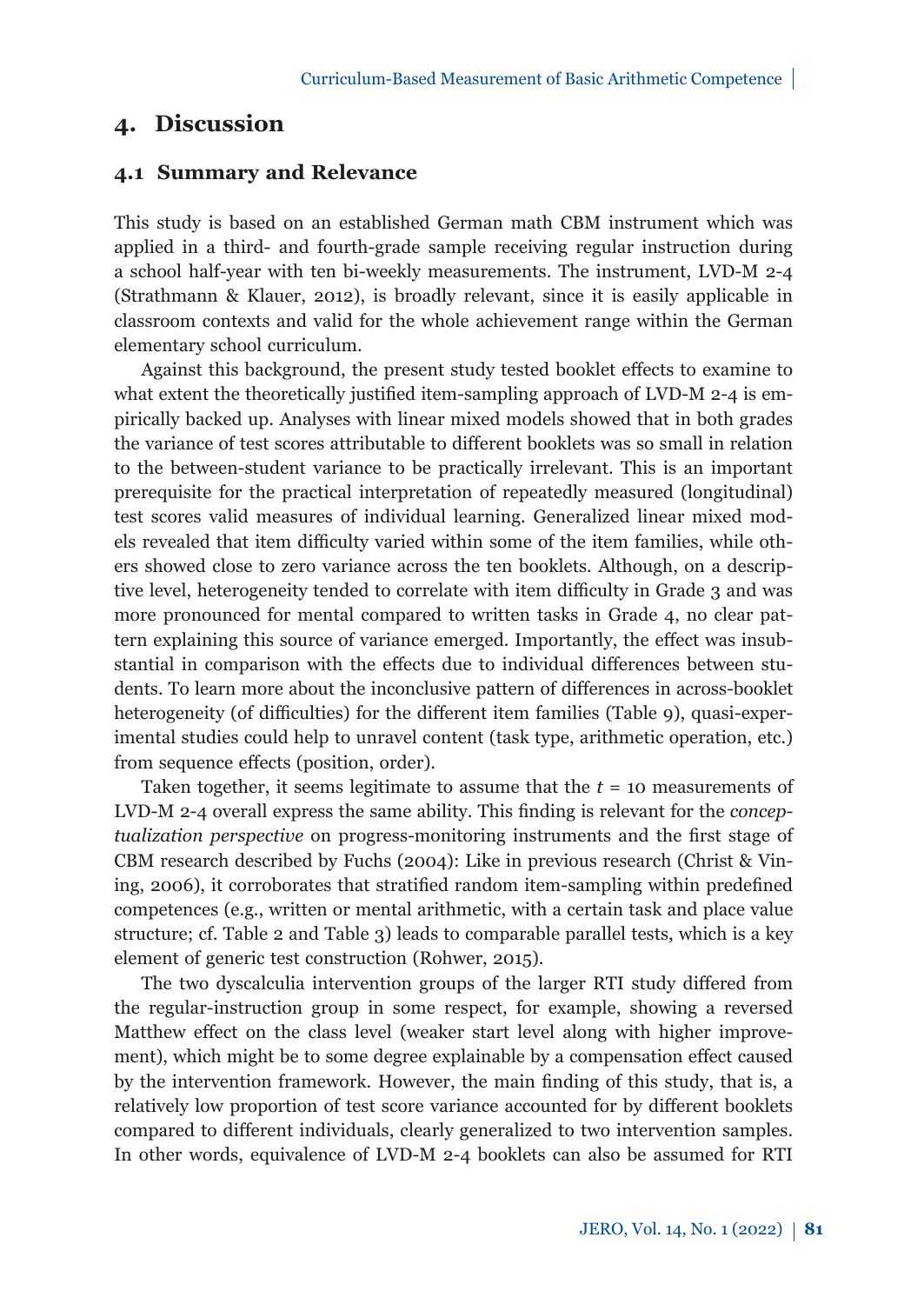settings with in-depth fostering of students with special educational needs in basic arithmetic.

This is an important precondition for further research aims, for example, assessing sensitivity to change or deriving norms for the learning slope. Such follow-up goals are only reasonable if they build on solid grounds in terms of booklet equivalence.

## **4.2 Limitations and Further Directions**

The results of this study (negligible booklet effects) are limited by its context: the methodological approach, the instrument, and possibly also the population underlying the regional sample in this study.

Regarding the methodological approach, in the current study, we did not proceed by calibrating all items a priori and then investigating DIF or measurement invariance. Rather, test booklets were randomly allocated to students, corresponding to the random groups design as outlined by Kolen and Brennan (2014). According to this approach, "If the same scaling convention [...] for ability is used [...], then the parameter estimates [...] are assumed to be on the same scale without further transformation" (p. 182). Hence, we assumed that all test scores and item parameters were on a comparable scale.

We utilized a statistical approach similar to generalizability theory (Brennan, 2001) in which we compared the magnitude of variance components (cf. Fan & Hansmann, 2015) to establish empirical evidence of test equivalence. This approach does not focus on the equivalence of single item parameters (e.g., classical DIF or measurement invariance approaches). Instead, the approach chosen here deals with the variance of relevant parameters or factors (e.g., item parameters, test scores). In the case of test equivalence, the variance component pertaining to booklets or items should be very small and negligible, compared to factors that should substantially contribute to total variance (e.g., differences in person ability, time points). In fact, the complete absence of item (family)-level and booklet-level variance would imply that parameters of items in the same position are stable between booklets. The tests would then have a strong form of measurement equivalence, in the sense that there was neither DIF nor DTF and the test would parallel in the sense of CTT.

Although the results provided here lend support to the assumption that test forms were practically equivalent, we recognize the limitations of the chosen statistical approach. Specifically, by focusing on variance components, we did not look at single item parameters, which would be helpful in identifying those items whose presence substantially enlarges the family-wise variance component. Further, it remains difficult to provide a suitable effect size of test or item equivalence in this context. At what (relative) test form variance component magnitude can test equivalence be assumed, and when does it not hold? Does test form equivalence obtained using an approach comparing variance components also hold un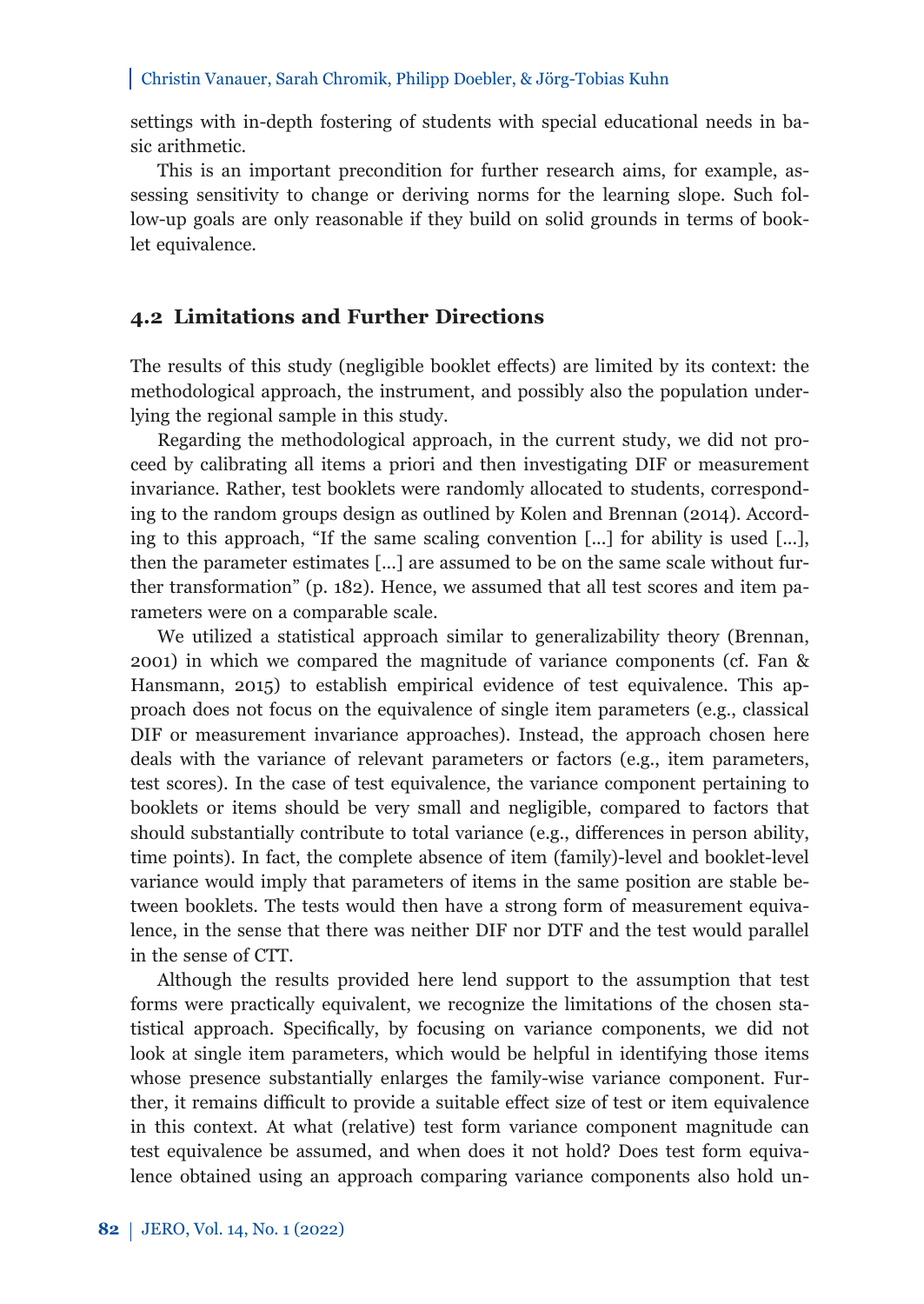der a DIF or measurement invariance approach? These questions necessitate further research.

Regarding the instrument (LVD-M 2-4) and its construction rationale, we investigated the equivalence of math progress-monitoring tests that were constructed using a systematic rule-based item design approach. In rule-based item design, item features that should theoretically affect item difficulty are identified (Enright et al., 2002). Once these essential item features are known, design of equivalent test forms becomes more straightforward.

However, available progress-monitoring tests differ in how thoroughly essential item features were identified and/or taken into consideration in test design. Some progress-monitoring measures are based on comprehensive and detailed, rulebased item design (e.g., Förster & Kuhn, 2021; Klauer & Strathmann, 2012), providing evidence for a high degree of test equivalence. Other progress-monitoring measures are less explicit concerning the rationale for test and item design. The results obtained in this study, therefore, should not be seen as representative for progress-monitoring measures in general. Rather, they should be regarded as preliminary evidence of equivalence of a progress-monitoring measure that was constructed using rule-based item design.

Moreover, to what extent the findings can be generalized to broader content domains (like in *quop*, which includes precurricular basic numerical abilities in early-grade version and aspects like geometry or basic statistics in later grades; Souvignier, 2018) or different administration modes (computer-based instead of paper-pencil) remain empirical questions for subsequent studies.

### **Acknowledgements**

This research was funded by the German Federal Ministry of Education and Research (grant 01 GJ 1302).

## **References**

- Ardoin, S. P., & Christ, T. J. (2009). Curriculum-based measurement of oral reading: Standard errors associated with progress monitoring outcomes from DIBELS, AIMSweb, and an experimental passage set. *School Psychology Review, 38*(2), 266–283. https://doi.org/10.1080/02796015.2009.12087837
- Ardoin, S. P., Christ, T. J., Morena, L. S., Cormier, D. C., & Klingbeil, D. A. (2013). A systematic review and summarization of the recommendations and research surrounding Curriculum-Based Measurement of oral reading fluency (CBM-R) decision rules. *Journal of School Psychology, 51*[\(1\), 1–18. https://doi.org/10.1016/j.](https://doi.org/10.1016/j.jsp.2012.09.004) jsp.2012.09.004
- Ashlock, R. B. (2005). *Error patterns in computation: Using error patterns to improve instruction* (9th ed.). Prentice Hall
- Björn, P. M., Aro, M., Koponen, T., Fuchs, L. S., & Fuchs, D. (2018). Response-tointervention in Finland and the United States: Mathematics learning support as an example. *Frontiers in Psychology, 9*[, Article 800. https://doi.org/10.3389/](https://doi.org/10.3389/fpsyg.2018.00800) fpsyg.2018.00800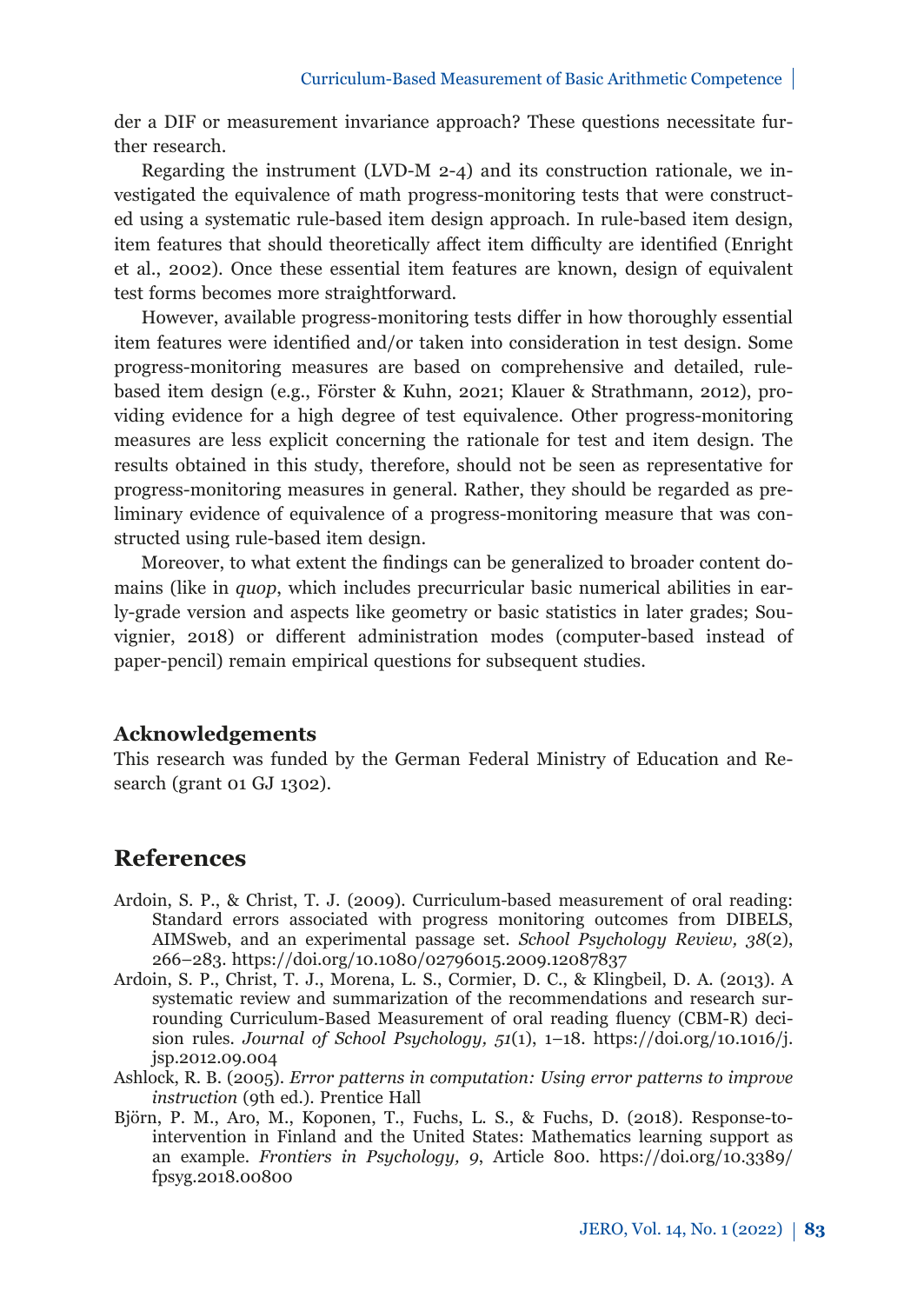- Brennan, R. L. (2001). *Generalizability theory*. Springer. https://doi.org/10.1007/978- 1-4757-3456-0
- Christ, T. J., & Vining, O. (2006). Curriculum-based measurement procedures to develop multiple-skill mathematics computation probes: Evaluation of random and stratified stimulus-set arrangements. *School Psychology Review, 35*(3), 387–400. https://doi.org/10.1080/02796015.2006.12087974
- Deno, S. L. (1985). Curriculum-based measurement: The emerging alternative. *Exceptional Children, 52*[\(3\), 219–232. https://doi.org/10.1177/001440298505](https://doi.org/10.1177/001440298505200303) 200303
- Deno, S. L. (2003). Curriculum-based measures: Development and perspectives. *[Assessment for Effective Intervention, 28](https://doi.org/10.1177/073724770302800302)*(3–4), 3–12. https://doi.org/10.1177/ 073724770302800302
- Enright, M. K., Morley, M., & Sheehan, K. M. (2002). Items by design: The impact of systematic feature variation on item statistical characteristics. *Applied Measurement in Education, 15*[\(1\), 49–74. https://doi.org/10.1207/S15324818AME](https://doi.org/10.1207/S15324818AME1501_04) 1501\_04
- Fan, C.-H., & Hansmann, P. R. (2015). Applying generalizability theory for making quantitative RTI progress-monitoring decisions. *Assessment for Effective Intervention, 40*(4), 205–215. https://doi.org/10.1177/1534508415573299
- Foegen, A., Jiban, C., & Deno, S. (2007). Progress monitoring measures in mathematics. *The Journal of Special Education, 41*[\(2\), 121–139. https://doi.org/10.1177/00](https://doi.org/10.1177/00224669070410020101) 224669070410020101
- Förster, N., & Kuhn, J.-T. (2021). Ice is hot and water is dry Developing equivalent reading tests using rule-based item design. *European Journal of Psychological Assessment.* [Advance online publication. https://doi.org/10.1027/1015-5759/](https://doi.org/10.1027/1015-5759/a000691) a000691
- Francis, D. J., Santi, K. L., Barr, C., Fletcher, J. M., Varisco, A., & Foorman, B. R. (2008). Form effects on the estimation of students' oral reading fluency using DIBELS. *Journal of School Psychology, 46*[\(3\), 315–342. https://doi.org/10.1016/j.](https://doi.org/10.1016/j.jsp.2007.06.003) jsp.2007.06.003
- Fuchs, L. S. (2004). The past, present, and future of curriculum-based measurement research. *School Psychology Review, 33*[\(2\), 188–192. https://doi.org/10.1080/0279](https://doi.org/10.1080/02796015.2004.12086241) 6015.2004.12086241
- Gerster, H.-D. (2012). *Schülerfehler bei schriftlichen Rechenverfahren: Diagnose und Therapie* [Student errors in written arithmetic procedures: Diagnosis and therapy]. WTM. https://nbn-resolving.de/urn:nbn:de:hbz:6-79209639973
- Hebbecker, K., & Souvignier, E. (2016). Lernverlaufsdiagnostik zur Unterstützung individueller (Begabungs-)Förderung: Internetbasierte Lernverlaufsdiagnostik mit dem System "quop" [Learning progress diagnostics to support individual (gifted) support: Internet-based learning progress diagnostics with the system "quop"]. *Journal für Begabtenförderung, 16*(1), 29–38.
- Hosp, M. K., Hosp, J. L., & Howell, K. W. (2016). *The ABC's of CBM: A practical guide to curriculum-based measurement* (2nd ed.). Guilford.
- Huber, C., & Grosche, M. (2012). Das Response-to-Intervention-Modell als Grundlage für einen inklusiven Paradigmenwechsel in der Sonderpädagogik [The response to intervention model as a basis for an inclusive paradigm shift in special education]. *Zeitschrift für Heilpädagogik, 63*(8), 312–322.
- Keller-Margulis, M. A., Shapiro, E. S., & Hintze, J. M. (2008). Long-term diagnostic accuracy of curriculum-based measures in reading and mathematics. *School Psychology Review, 37*[\(3\), 374–390. https://doi.org/10.1080/02796015.2008.120](https://doi.org/10.1080/02796015.2008.12087884) 87884
- Klauer, K. J. (2011). Lernverlaufsdiagnostik Konzept, Schwierigkeiten und Möglichkeiten [Diagnosing the course of learning – Concept, difficulties and chances]. *Empirische Sonderpädagogik, 3*(3), 207–224.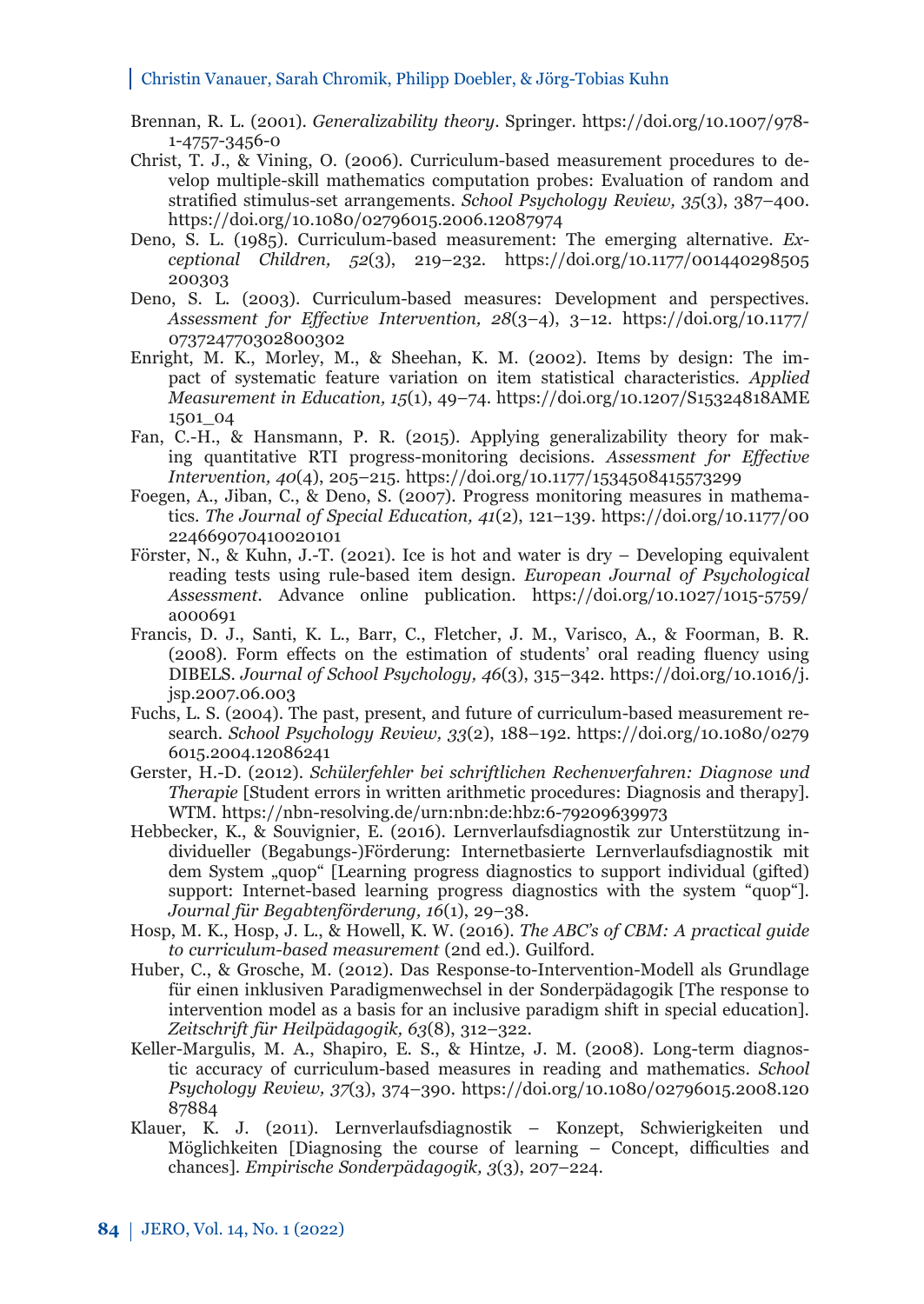- Klauer, K. J. (2014). Formative Leistungsdiagnostik: Historischer Hintergrund und Weiterentwicklung zur Lernverlaufsdiagnostik [Formative achievement assessment: Historical background and evolution into progress monitoring]. In M. Hasselhorn, W. Schneider, & U. Trautwein (Eds.), *Tests und Trends: Vol. 12: Lernverlaufsdiagnostik* (pp. 1–18). Hogrefe.
- Klauer, K. J., & Strathmann, A. M. (2013). Lernverlaufsdiagnostik Mathematik: Test auf Änderungssensibilität bei rechenschwachen Grundschülern [Assessing growth in mathematical achievement: A test of sensitivity to change with underperforming elementary students]. *Psychologie in Erziehung und Unterricht, 60*(4), 241–252. https://doi.org/10.2378/peu2013.art18d
- Kolen, M. J., & Brennan, R. L. (2014). *Test equating, scaling, and linking* (3rd ed.). Springer. https://doi.org/10.1007/978-1-4939-0317-7
- Köller, O., & Reiss, K. (2013). Mathematische Kompetenz messen: Gibt es Unterschiede zwischen standardbasierten Verfahren und diagnostischen Tests? [Assessing mathematics competence: Are there differences between standard-based methods and diagnostic tests?] In M. Hasselhorn, A. Heinze, W. Schneider, & U. Trautwein (Eds.), *Diagnostik mathematischer Kompetenzen* (pp. 25–40). Hogrefe.
- Krajewski, K., Liehm, S., & Schneider, W. (2004). *Deutscher Mathematiktest für zweite Klassen (DEMAT 2+)* [German mathematics test for second grades]. Hogrefe.
- Kuhn, J.-T., & Holling, H. (2014). Number sense or working memory? The effect of two computer-based trainings on mathematical skills in elementary school. *Advances in Cognitive Psychology, 10*(2), 59–67. https://doi.org/10.5709/acp-0157-2
- Kuhn, J.-T., & Schwenk, C. (2018). Onlinebasierte Diagnostik mathematischer Kompetenzen: Möglichkeiten und Grenzen [Online-based assessment of mathematical competencies: Possibilities and limitations]. *Lernen und Lernstörungen, 7*(4), 231–235. https://doi.org/10.1024/2235-0977/a000232
- Lawson, M. J., & Rice, D. N. (1987). Thinking aloud: Analysing students' mathematics performance. *[School Psychology International, 8](https://doi.org/10.1177/014303438700800404)*(4), 233–244. https://doi. org/10.1177/014303438700800404
- McDonald, R. P. (1999). *Test theory: A unified treatment*. Erlbaum.
- Montague, M., Penfield, R. D., Enders, C., & Huang, J. (2010). Curriculum-based measurement of math problem solving: A methodology and rationale for establishing equivalence of scores. *[Journal of School Psychology, 48](https://doi.org/10.1016/j.jsp.2009.08.002)*(1), 39–52. https://doi. org/10.1016/j.jsp.2009.08.002
- Rohwer, G. (2015). Bemerkungen zu einem Testverfahren für Lernfortschritte [Remarks on a test procedure for long-term learning progress]. *Journal for Educational Research Online, 7*(2), 147–156.
- Roick, D., Görlitz, T., & Hasselhorn, M. (2004). *Deutscher Mathematiktest für dritte Klassen (DEMAT 3+)* [German mathematics test for third grades]. Hogrefe.
- Schatschneider, C., Wagner, R. K., & Crawford, E. C. (2008). The importance of measuring growth in response to intervention models: Testing a core assumption. *[Learning and Individual Differences, 18](https://doi.org/10.1016/j.lindif.2008.04.005)*(3), 308–315. https://doi.org/10.1016/j. lindif.2008.04.005
- Schwenk, C., Kuhn, J.-T., Gühne, D., Doebler, P., & Holling, H. (2017). Auf Goldmünzenjagd: Psychometrische Kennwerte verschiedener Scoringansätze bei computergestützter Lernverlaufsdiagnostik im Bereich Mathematik [We are going on a gold coin hunt: Psychometric properties of different scorings in computerbased progress monitoring of mathematics ability]. *Empirische Sonderpädagogik, 9*(2), 123–142.
- Shapiro, E. S., Dennis, M. S., & Fu, Q. (2015). Comparing computer adaptive and curriculum-based measures of math in progress monitoring. *School Psychology Quarterly, 30*(4), 470–487. https://doi.org/10.1037/spq0000116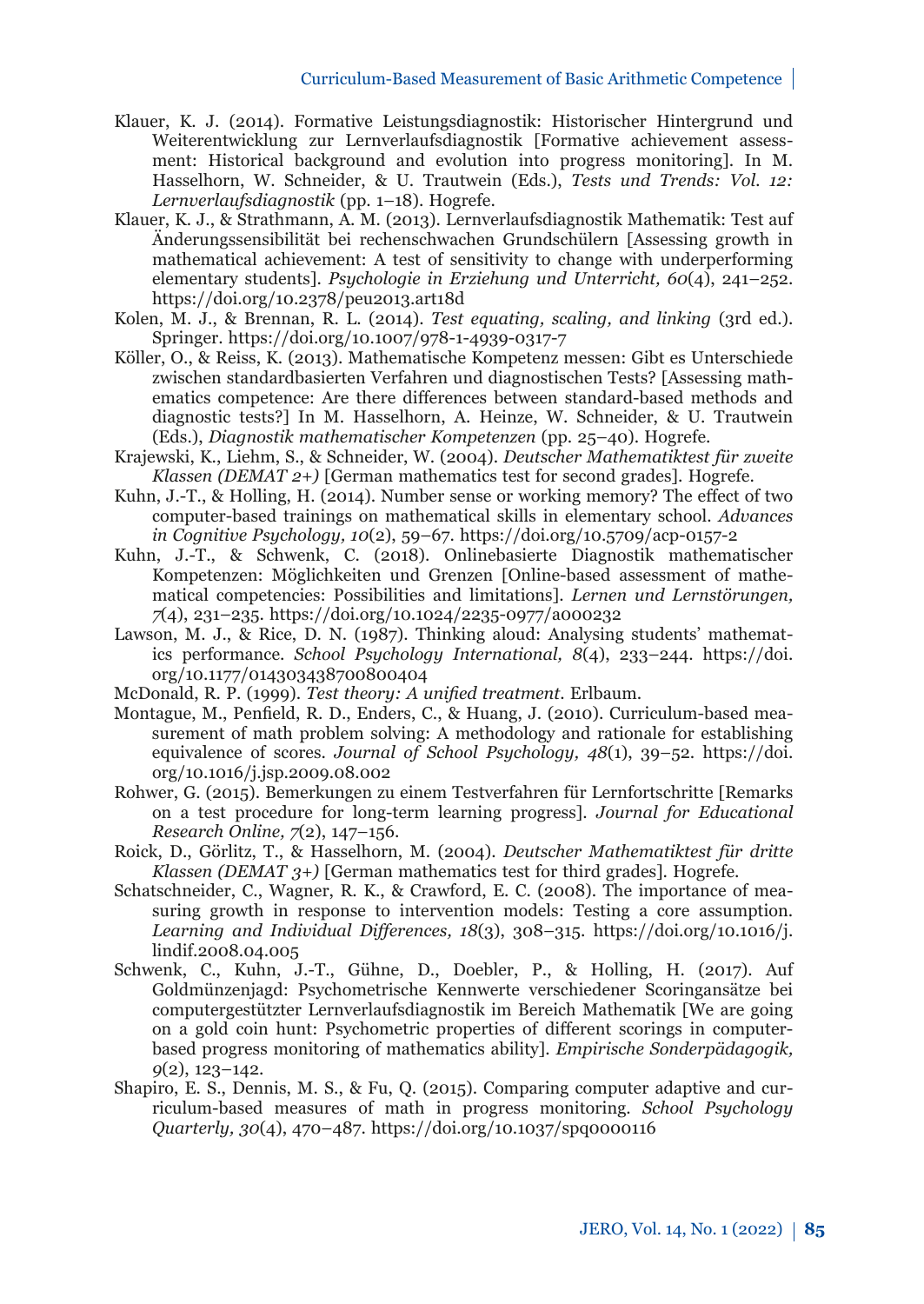- Souvignier, E. (2018). Computerbasierte Lernverlaufsdiagnostik [Computer-based learning progress assessment]. *Lernen und Lernstörungen, 7*(4), 219–223. https://doi. [org/10.1024/2235-0977/a000240](https://doi.org/10.1024/2235-0977/a000240)
- Stage, S. A., & Jacobsen, M. D. (2001). Predicting student success on a state-mandated performance-based assessment using oral reading fluency. *School Psychology Review, 30*(3), 407–419. https://doi.org/10.1080/02796015.2001.12086123
- Strathmann, A. M., & Klauer, K. J. (2010). Lernverlaufsdiagnostik: Ein Ansatz zur längerfristigen Lernfortschrittsmessung [Diagnosing the trajectory of learning: An approach to long term measuring of learning progress]. *Zeitschrift für Entwicklungspsychologie und Pädagogische Psychologie, 42*(2), 111–122. https:// doi.org/10.1026/0049-8637/a000011
- Strathmann, A. M., & Klauer, K. J. (2012). *LVD-M 2-4. Lernverlaufsdiagnostik Mathematik für zweite bis vierte Klassen* [LVD-M 2-4: Learning-progress diagnostics – mathematics for grades two to four]. Hogrefe.
- Voß, S. (2016). Rechengeschwindigkeit, -präzision oder -flüssigkeit? Zur Vorhersage und Förderung der Rechenleistungen von Erstklässlern [Computational speed, accuracy or fluency? The prediction and promotion of computational skills of firstgrade students]. *Heilpädagogische Forschung, 42*(1), 13–24.
- Weiß, R. H. (2006). *CFT 20-R Grundintelligenztest Skala 2 mit Wortschatztest (WS) und Zahlenfolgentest (ZF)-Revision* [Culture Fair Intelligence Test, Scale 20-R]. Hogrefe.
- Weiß, R. H., & Osterland, J. (2013). *CFT 1-R Grundintelligenztest Skala 1 Revision*  [Culture Fair Intelligence Test, Scale 1]. Hogrefe.
- Wimmer, H., & Mayringer, H. (2014). *Salzburger Lese-Screening für die Schulstufen 2–9* [Salzburg reading screening test for grades 2–9]. Hogrefe.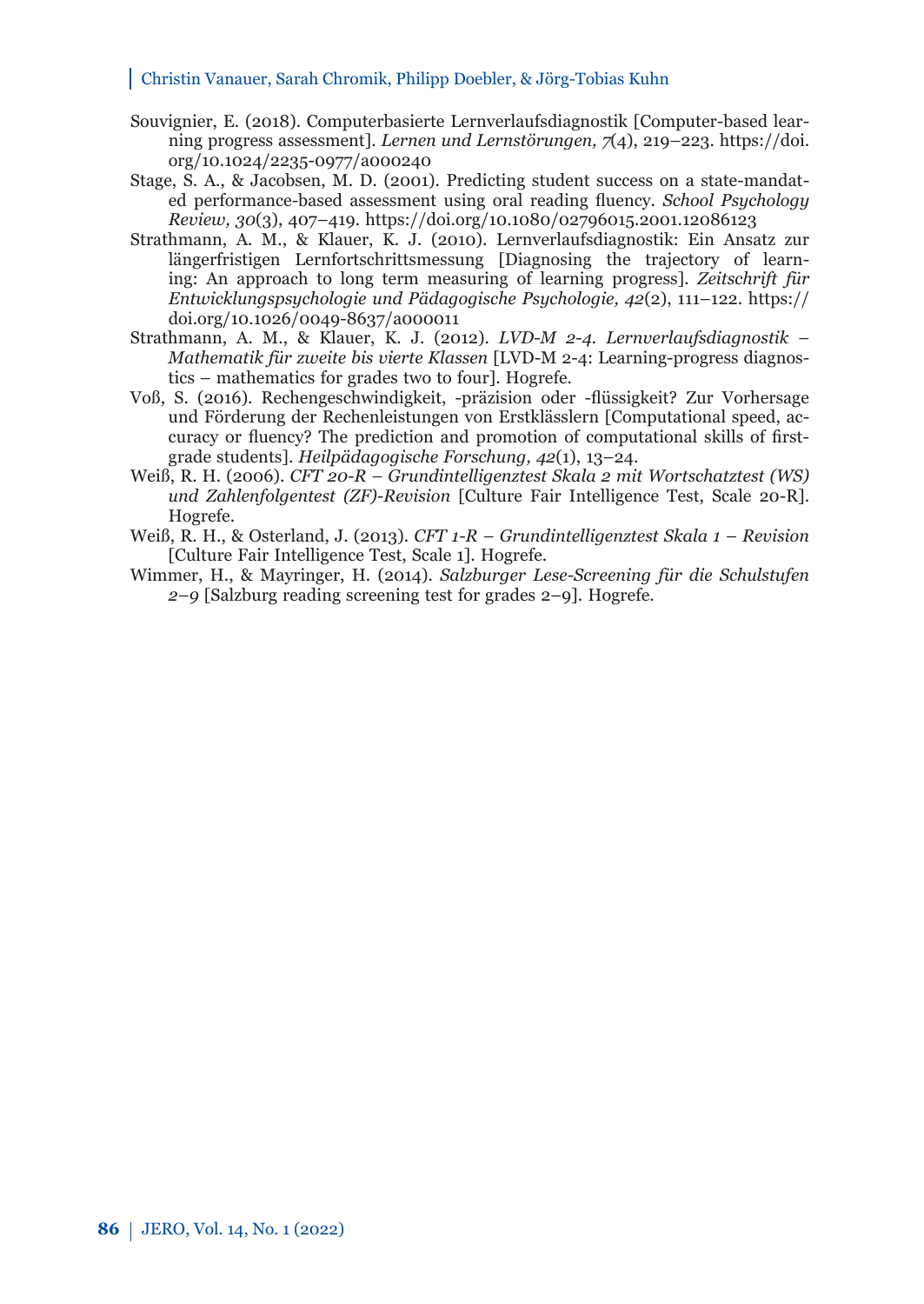# **Appendix**

|                      |                                                | Intervention group 1   |                        | Intervention group 2   |                        |
|----------------------|------------------------------------------------|------------------------|------------------------|------------------------|------------------------|
| Level                | Parameter                                      | Grade 3<br>$(n = 140)$ | Grade 4<br>$(n = 118)$ | Grade 3<br>$(n = 103)$ | Grade 4<br>$(n = 125)$ |
| <b>Fixed effects</b> |                                                |                        |                        |                        |                        |
|                      | $\beta_{0}$                                    | 14.52(1.02)            | 8.44(0.85)             | 13.18(1.48)            | 8.23(1.06)             |
|                      | $\beta_1$                                      | 0.17(0.16)             | 0.36(0.14)             | 0.10(0.21)             | 0.22(0.12)             |
| Random effects       |                                                |                        |                        |                        |                        |
| <b>Booklet</b>       | $\text{var}(b_{\text{ok}})$                    | 0.18                   | 0.08                   | 0.10                   | 0.28                   |
| Class                | $\text{var}(b_{\text{o}i})$                    | 6.44                   | 4.09                   | 17.47                  | 8.66                   |
| Class                | $var(b_{1i})$                                  | 0.46                   | 0.15                   | 0.40                   | 0.11                   |
| Class                | $\text{cor}(b_{\text{o}i}, b_{\text{i}i})$     | $-.75$                 | $-.08$                 | $-.74$                 | $-.57$                 |
| Individual           | $\text{var}(b_{\text{oil}})$                   | 42.10                  | 20.96                  | 37.61                  | 14.62                  |
| Individual           | $var(b_{ii i})$                                | 0.27                   | 0.19                   | 0.34                   | 0.28                   |
| Individual           | $\text{cor}(b_{\text{o}i i}, b_{\text{i}i i})$ | $-.45$                 | .01                    | $-.59$                 | $-.26$                 |
| Individual           | var(Residual)                                  | 13.89                  | 8.85                   | 23.26                  | 15.17                  |

## Table A1: Variances and Correlations of Random Effects in Model (1) in the Two Intervention Groups

#### Table A2: Random Effects of Model (4) in the Two Intervention Groups

|            |                                                  | Intervention Group 1   |                        |                        | Intervention Group 2   |
|------------|--------------------------------------------------|------------------------|------------------------|------------------------|------------------------|
| Level      | Parameter                                        | Grade 3<br>$(n = 129)$ | Grade 4<br>$(n = 104)$ | Grade 3<br>$(n = 103)$ | Grade 4<br>$(n = 124)$ |
| Item       | $var(b_{ol})$                                    | 0.00                   | 0.00                   | 0.00                   | 0.00                   |
| Individual | $\text{var}(b_{\alpha i})$                       | 0.70                   | 0.59                   | 1.86                   | 0.98                   |
| Individual | $var(b_{ii})$                                    | 0.01                   | 0.00                   | 0.09                   | 0.00                   |
| Individual | $\operatorname{cor}(b_{\alpha i}, b_{\alpha i})$ | $-.11$                 | .20                    | $-.51$                 | $-.10$                 |